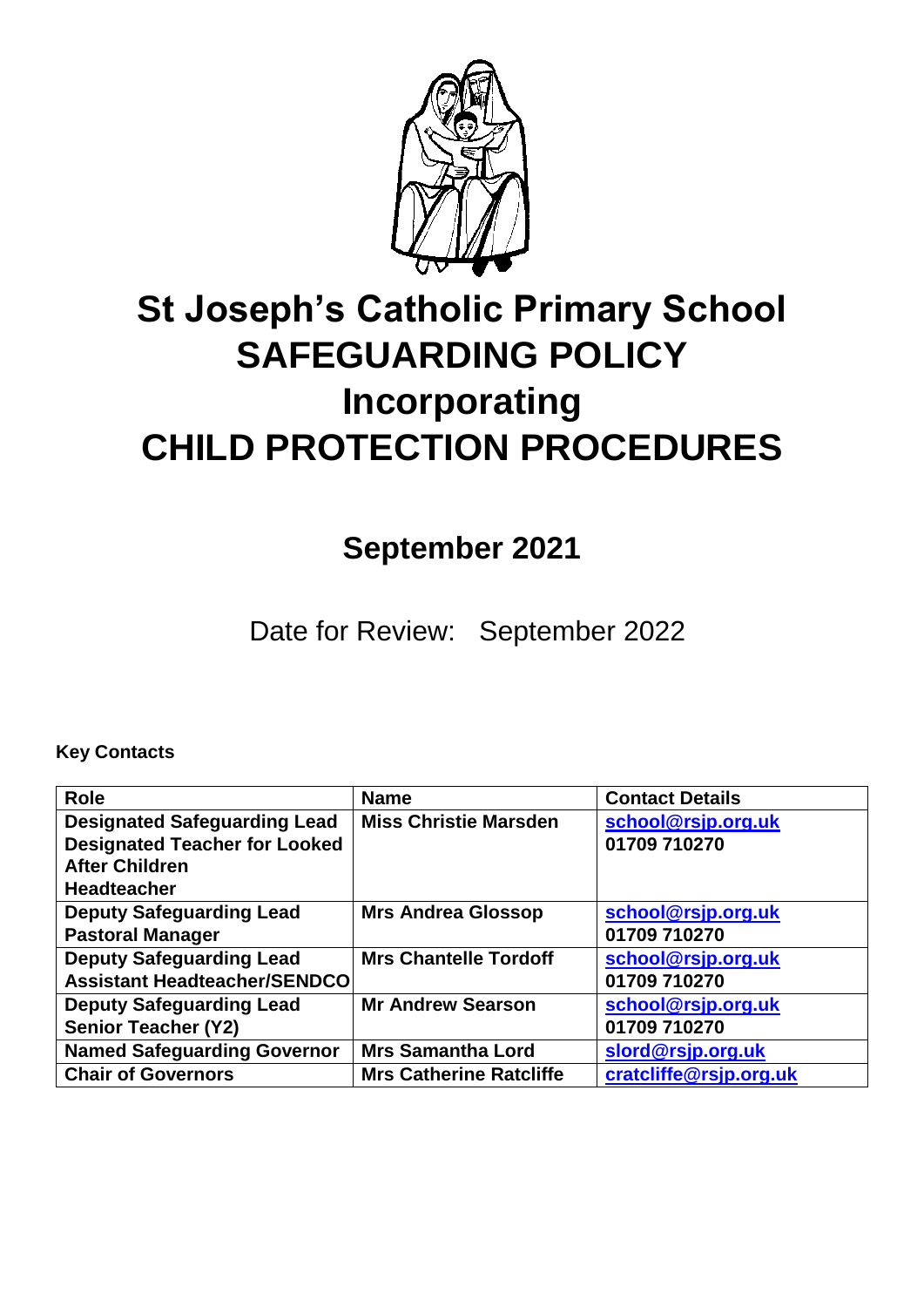#### **Statement of intent**

St Joseph's Catholic Primary School is committed to safeguarding and promoting the welfare, both physical and emotional, of every pupil both inside and outside of the school premises.

This policy sets out a clear and consistent framework for delivering this promise, in line with safeguarding legislation and statutory guidance.

It will be achieved by:

- Creating a culture of safer recruitment by adopting procedures that help deter, reject or identify people who might pose a risk to children.
- Teaching pupils on how to keep safe and to recognise behaviour that is unacceptable.
- Identifying and making provision for any pupil that has been subject to abuse, ensuring the child's wishes have been taken into account during the process.
- Ensuring that members of the Board of Directors, the Headteacher and staff members understand their responsibilities under safeguarding legislation and statutory guidance, and are alert to the signs of child abuse and know to refer concerns to the designated safeguarding lead (DSL).
- Ensuring that the Headteacher and any new staff members (including supply and agency staff) and volunteers are only appointed when all the appropriate checks have been satisfactorily completed.
- Identifying any local safeguarding issues which may impact each trust school in the MAT and making appropriate provision to ensure that these local factors do not pose a threat to children's safety and welfare

Below are the safeguarding team at our school:

Designated Safeguarding Lead and Designated Teacher for Looked After Children: Miss C Marsden



Deputy Designated Safeguarding Lead: Mrs A Glossop

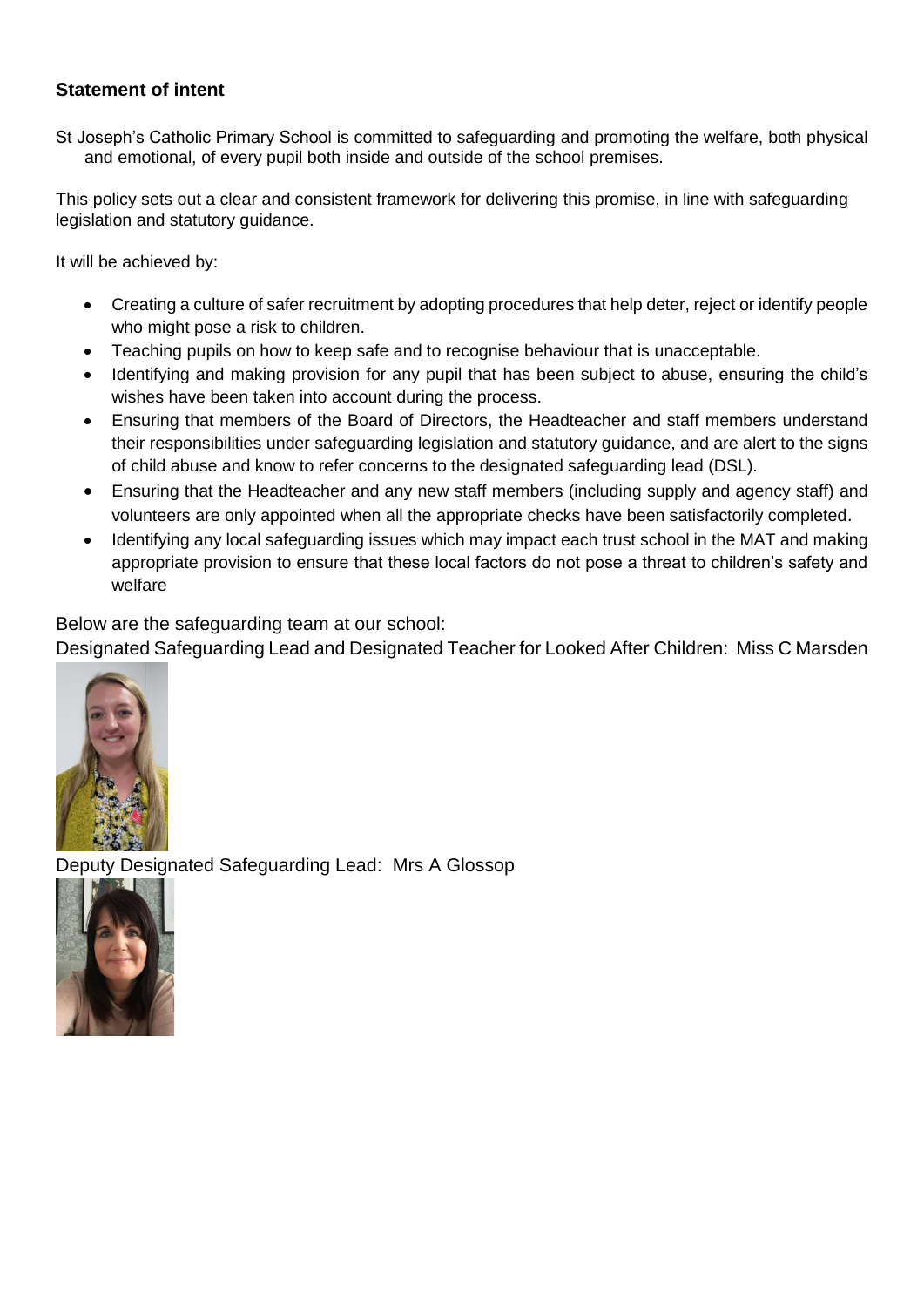### Deputy Designated Safeguarding Lead: Mrs C Tordoff



Deputy Designated Safeguarding Lead: Mr A Searson



#### **1. Definitions**

The terms "children" and "child" refer to anyone under the age of 18.

For the purposes of this policy, **"safeguarding and protecting the welfare of children"** is defined as:

- Protecting pupils from maltreatment.
- Preventing the impairment of pupils' mental and physical health or development.
- Ensuring that pupils grow up in circumstances consistent with the provision of safe and effective care.
- Taking action to enable all pupils to have the best outcomes.

For the purposes of this policy, the term **"harmful sexual behaviour"** includes, but is not limited to, to the following actions:

- Using sexually explicit words and phrases
- Inappropriate touching
- Sexual violence or threats
- Full penetrative sex with other children or adults

In accordance with the DfE's guidance**, 'Sexual violence and sexual harassment between children in schools and colleges' (2018)**, and for the purposes of this policy, the term "'sexual harassment" is used within this policy to describe any unwanted conduct of a sexual nature, both online or offline, which violates a child's dignity and makes them feel intimidated, degraded or humiliated, and can create a hostile, sexualised or offensive environment.

For the purpose of this policy, the term **"sexual violence**" encompasses the definitions provided in the Sexual Offences Act 2003, including those pertaining to rape, assault by penetration and sexual assault.

#### **2. Legal framework**

This policy has consideration for, and is compliant with, the following legislation and statutory guidance:

#### **Legislation**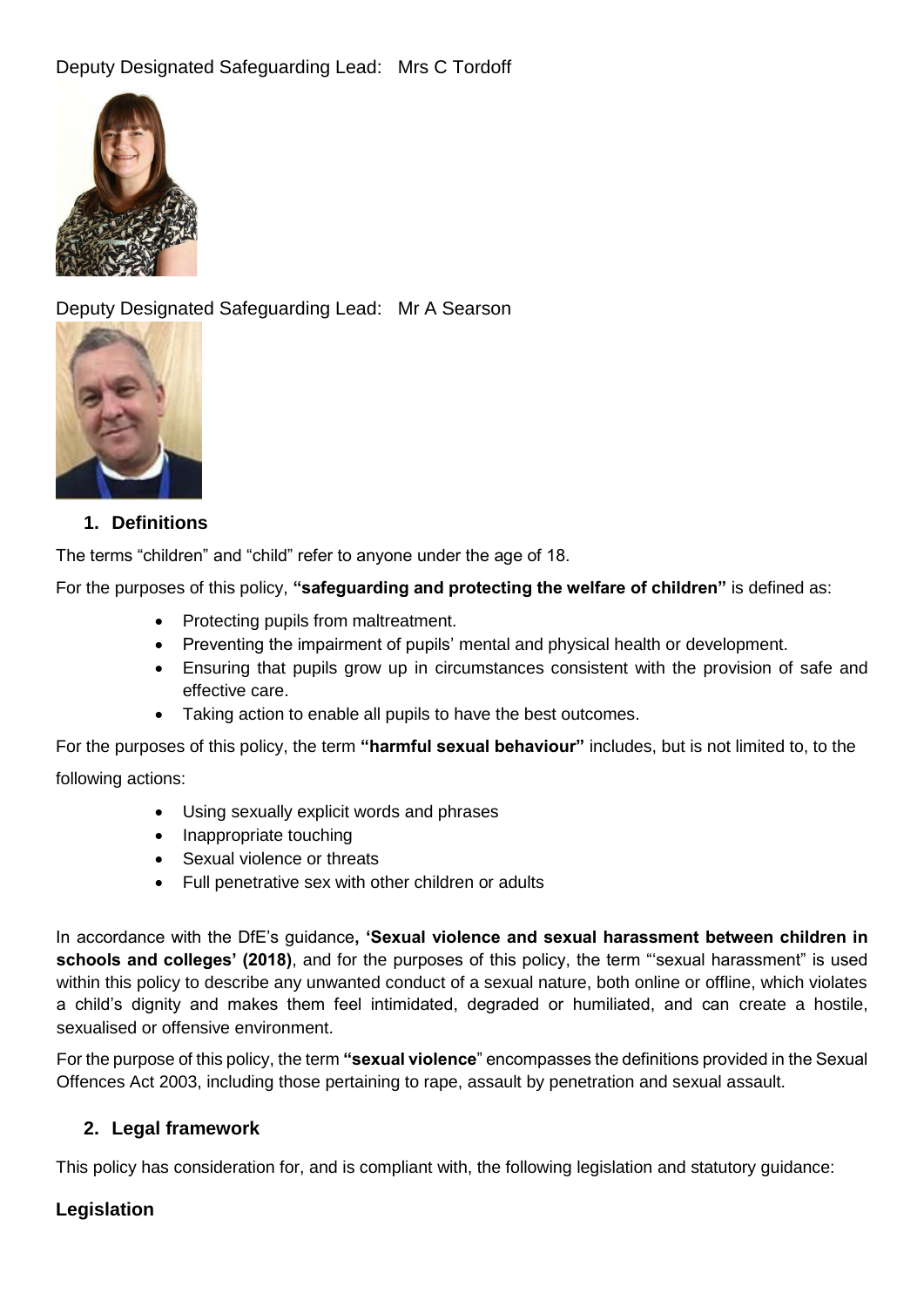- The Children Act 1989
- The Children Act 2004
- The Education Act 2002
- The Education (Health Standards) (England) Regulations 2003
- The Safeguarding Vulnerable Groups Act 2006
- School Staffing (England) Regulations 2009 (As amended)
- The Equality Act 2010
- The Protection of Freedoms Act 2012
- The Education (School Teachers' Appraisal) (England) Regulations 2012 (as amended)
- The Children and Families Act 2014
- The Sexual Offences Act 2003
- The Education (Pupil Registration) (England) Regulations 2006 (as amended)
- The Coronavirus Act 2020

#### **Statutory guidance**

- DfE (July 2018, updated December 2020) 'Working together to safeguard children'
- DfE (2021) 'Keeping children safe in education'
- DfE (2019) Relationships Education, Relationships and Sex Education (RSE) and Health Education
- DfE (2016) 'Disqualification under the Childcare Act 2006'
- DfE (2015) 'The Prevent duty'
- HM Government (2014) 'Multi-agency practice guidelines: Handling cases of Forced Marriage

#### Non-statutory guidance

- DfE (2015) 'What to do if you're worried a child is being abused'
- DfE (2018) 'Information sharing'
- DfE (2017) 'Child sexual exploitation'
- DfE (2021) 'Sexual violence and sexual harassment between children in schools and colleges'
- DfE (2016) 'Children missing education'
- DfE (2018) 'Mental Health and Behaviour in Schools'
- DfE (2017) 'Preventing and Tackling Bullying in Schools'
- DfE (2019) 'Teaching Online Safety in Schools'

#### **3. Introduction**

Safeguarding and promoting the welfare of children refers to the process of:

- protecting children from abuse or neglect
- preventing the impairment of their health or development, including mental health and wellbeing
- ensuring that children grow up in circumstances consistent with the provision of safe and effective and nurturing care
- undertaking that role so as to enable those children to have optimum life chances and to enter adulthood successfully.
- St Joseph's Catholic Primary School fully recognises the contribution it can make to protect children from harm and supporting and promoting the welfare of all children who are registered pupils at our school. This will also include identifying children who may benefit from **early help**. School staff are particularly important as they are in a position to identify concerns early and provide help for children, to prevent concerns from escalating.

School staff form part of the wider safeguarding system for children. This system is described in statutory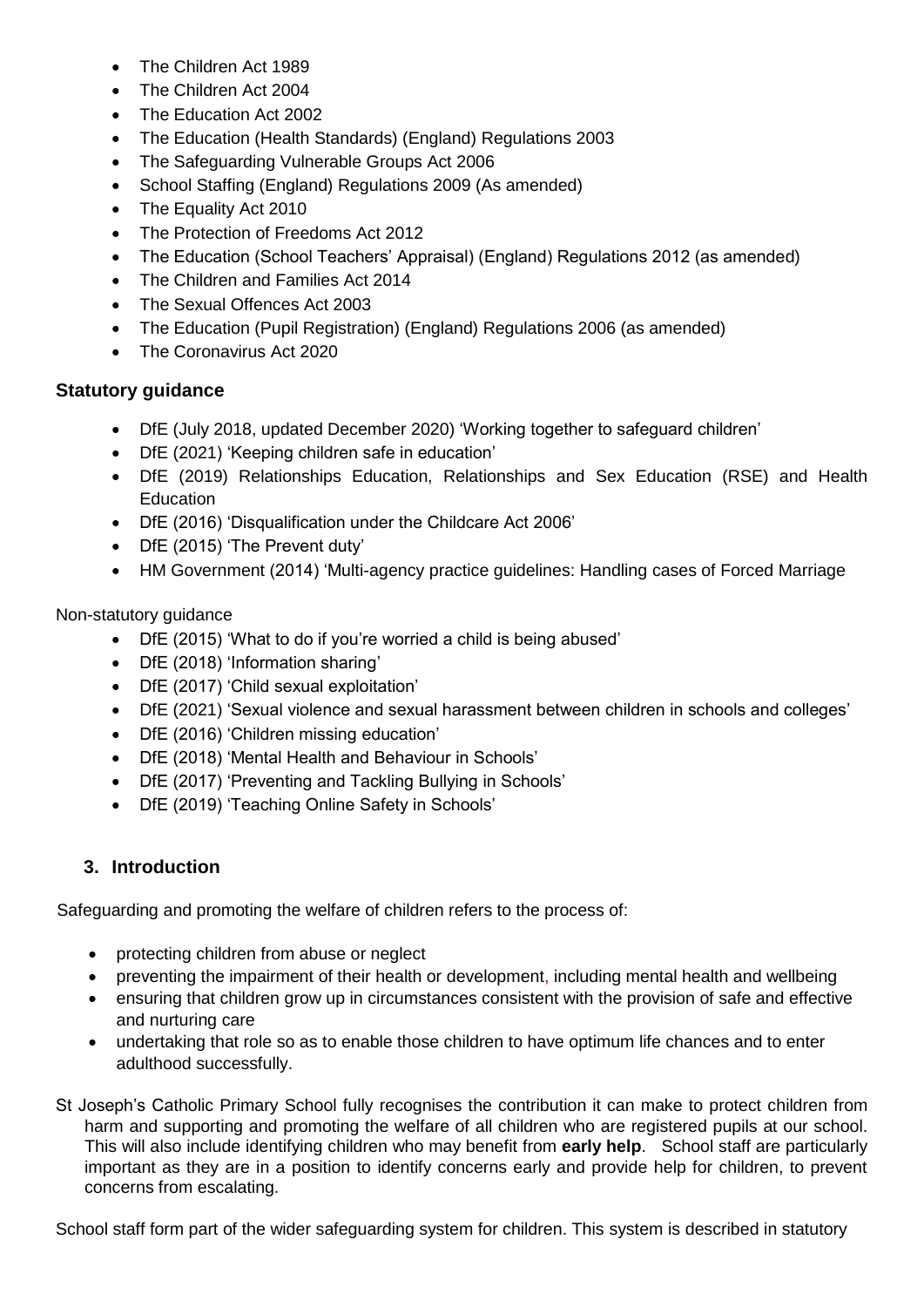guidance Working Together to Safeguard Children 2018 (updated 2020). Schools should work with social care, the police, health services and other services to promote the welfare of children and protect them from harm.

The purpose of this policy is to ensure every child who is a registered pupil is safe and protected from harm.

This policy will give clear direction to all staff (including governors, volunteers, supply teachers and agency staff), visitors and parents about expected behaviour and our legal responsibility to safeguard and promote the welfare of all children at our school. The elements of our policy are prevention, protection and support.

There are six main elements to our policy:

- Establishing a safe environment in which children can learn and develop
- Ensuring we practice safer recruitment in checking the suitability of staff and volunteers to work with children and create a culture of vigilance
- Raising awareness of and responding appropriately to safeguarding and Child Protection issues
- Equipping children with the skills needed to keep them safe, including how to recognise when they are at risk and how to get help when they need it
- Having clear procedures for identifying additional needs and reporting cases, or suspected cases, of abuse and allegations against teachers and other members of staff
- Supporting pupils who have been abused in accordance with a Child Protection Plan

#### **4. Our Ethos**

The child's welfare is of paramount importance. St Joseph's Catholic Primary School will establish and maintain an ethos where pupils feel secure, are encouraged to talk, are listened to and are safe. Children at our school will be able to talk freely to any member of staff if they are worried or concerned about something. The DSL will be available during school hours to discuss safeguarding concerns, if they are absent a Deputy DSL will be available.

All staff and regular visitors will, through training and induction, know how to recognise indicators of concern, how to respond to a disclosure from a child and how to record and report this information. We will not make promises to any child and we will not keep secrets. Every child will know what the adult will have to do with any information they have chosen to disclose.

Throughout our curriculum we will provide activities and opportunities for children to develop the skills they need to identify risks and stay safe. This will also be extended to include material that will encourage our children to develop essential life skills. Our school will provide a curriculum which is broad and balanced and is in line with Relationships Education, RSE and Health Education guidelines 2019. At the heart of these subjects is a focus on our key role in preventative education and keeping children safe. Subjects that are included in the primary curriculum and cross over into safeguarding are:

- Consent
- Choices
- CSE/CCE
- Unhealthy/abusive family relationships
- Internet/online safety

At all times we will work in partnership and endeavour to establish effective working relationships with parents, carers and colleagues from other agencies in line with Working Together to Safeguard Children (2018, updated December 2020).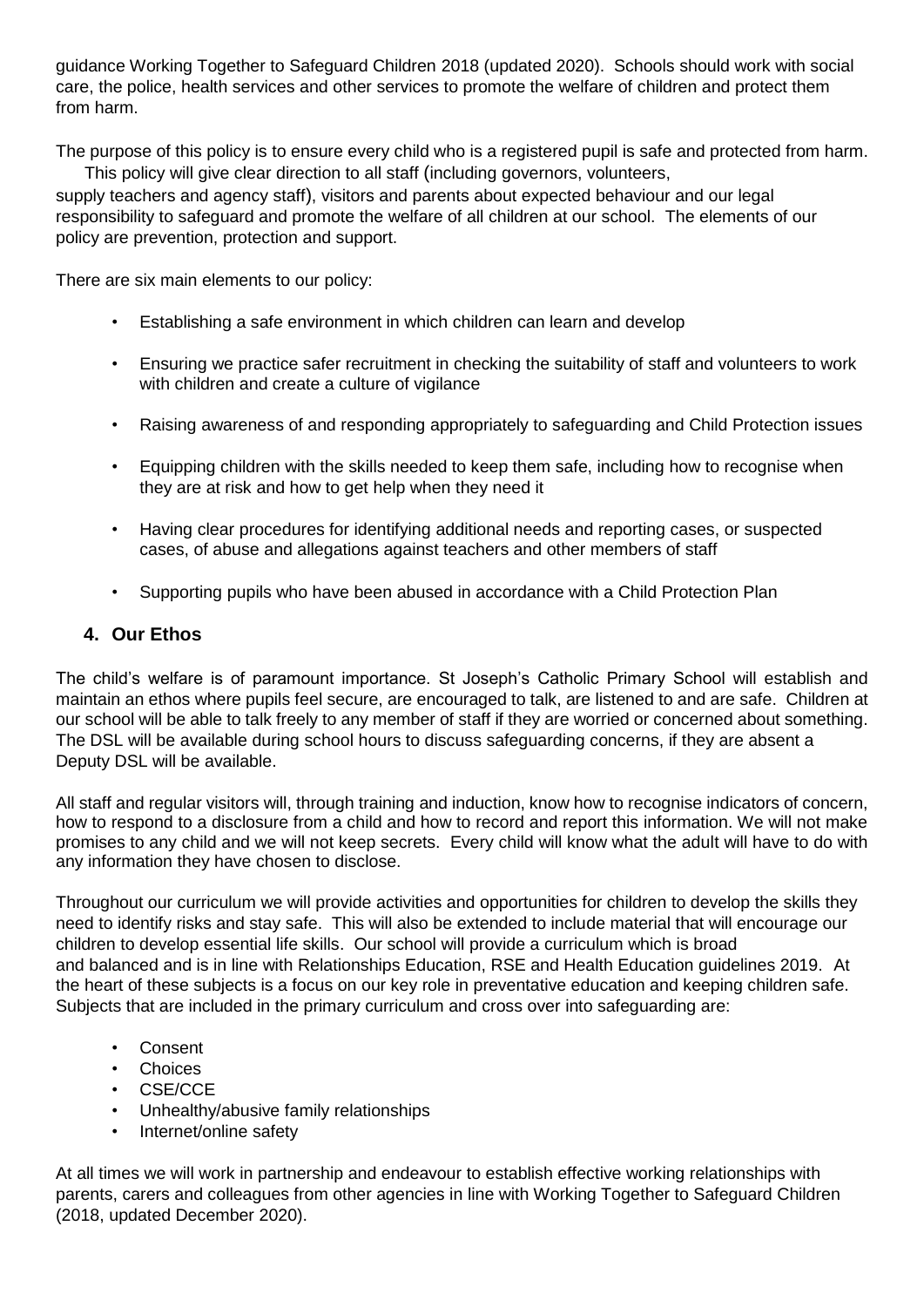It is the responsibility of *every* member of staff, volunteer and regular visitors to the school to ensure that they carry out the requirements of this policy and, at all times, work in a way that will safeguard and promote the welfare of all pupils. This includes the responsibility to provide a safe environment in which children can learn.

Everyone who comes into contact with children and their families has a role to play in safeguarding children. We recognise that because of the day-to-day contact with children, school staff are well placed to observe the outward signs of abuse and that all staff and governors have a full and active part to play in protecting our pupils from harm.

We also recognise that when a child has a social worker, it is an indicator that the

child is more at risk than most pupils. This may mean that they are more vulnerable to further harm, as well as facing educational barriers to attendance, learning, behaviour and poor mental health.

**All staff are advised to maintain an attitude of '***it could happen here***' where safeguarding is concerned.**  St Joseph's Catholic Primary School will therefore:

- Ensure children know that there are adults in the school whom they can approach if they are worried.
- Ensure all staff are provided with a copy of the Code of Conduct, Safeguarding Policy and Keeping Children Safe in Education 2021 Part 1 on induction and as part of training.
- Embed opportunities in the curriculum and school life for children to develop the skills they need to recognise and stay safe from abuse, including online abuse, Child Sexual and Criminal Exploitation, Radicalisation and Female Genital Mutilation.
- Ensure staff are aware that behaviours linked to drug-taking, alcohol abuse, truanting and sexting can place children in danger.
- Ensure that staff are aware of the need to notify the LA in cases where children go missing from education, fail to attend school regularly, have been absent from school for continuous period of 10 days or more or are removed from the admissions register.
- Raise the awareness of all staff members of the need to safeguard and promote the welfare of children, and of their responsibilities in identifying and reporting possible cases of abuse.
- Ensure every member of staff (including temporary, supply and agency staff and volunteers) knows the name of the Designated Safeguarding Lead (DSL) and their deputies responsible for child protection and their role *(Annex B Keeping Children Safe In Education 2021*)
- Ensure the names of the Designated Safeguarding Lead and their deputies will be clearly visible in the school, with a statement explaining the school's role in referring and monitoring cases of suspected abuse and allegations.

#### **Understanding the views of children**

St Joseph's staff understand how important it is that children feel heard and understood, and that the child is always placed at the centre of our policy and procedure. We encourage an ethos of listening to children and taking account of their wishes and feelings.

A child-centred and listening culture throughout our school will be achieved through training and information, to ensure staff have an appreciation of the difficulties children may have in approaching staff about their circumstances and worries and are aware of how to build trustful and respectful relationships with children which enable communication.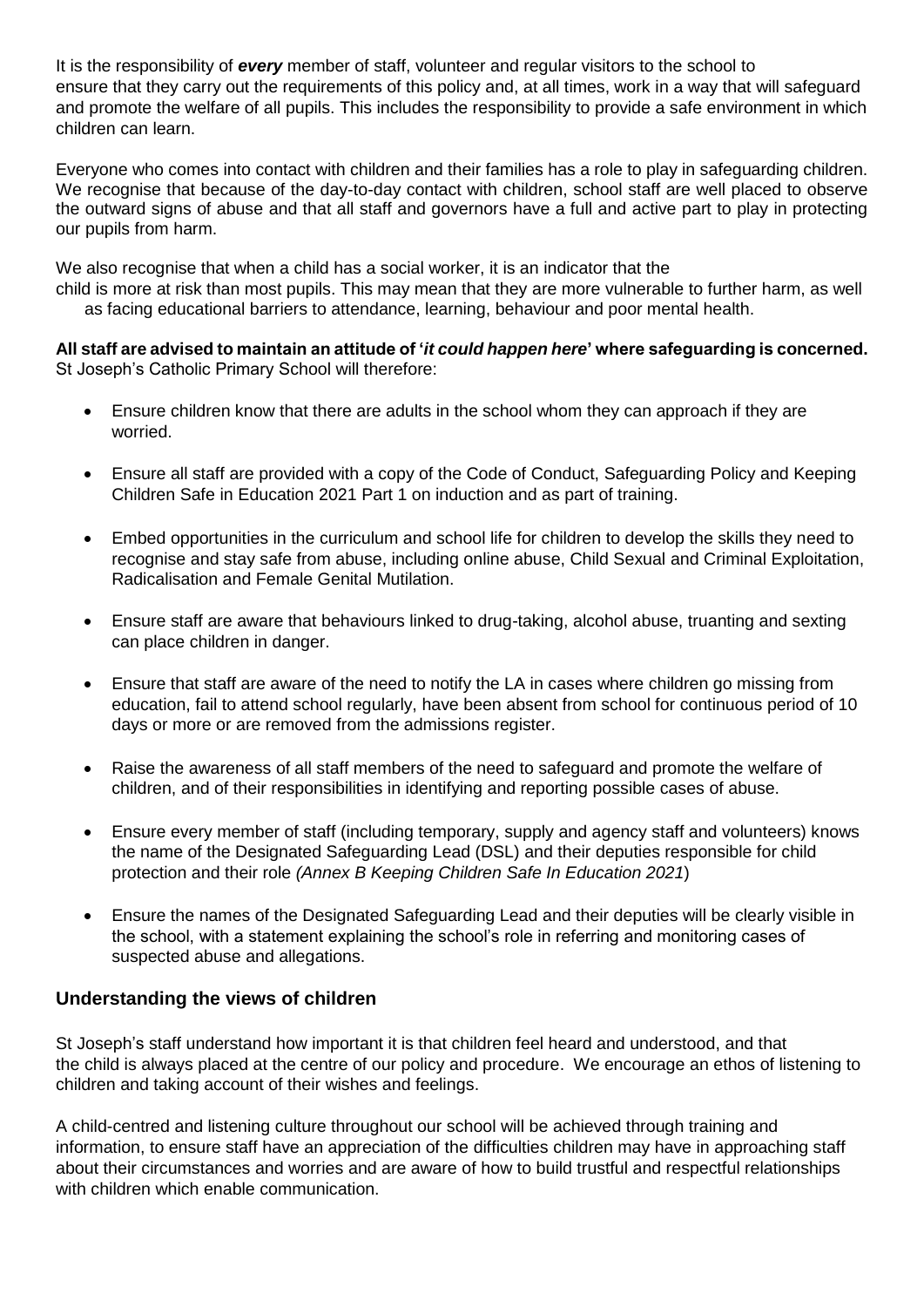#### **5. What is Abuse?**

Abuse and neglect are forms of maltreatment of a child. Somebody may abuse or neglect a child by inflicting harm or by failing to act to prevent harm. Children may be abused in a family or in an institutional or community setting, by those known to them or, more rarely, by a stranger. They may be abused by an adult or adults, or another child or children. Abuse may fall into a number of categories:

**Physical abuse**: a form of abuse which may involve hitting, shaking, throwing, poisoning, burning or scalding, drowning, suffocating or otherwise causing physical harm to a child. Physical harm may also be caused when a parent or carer fabricates the symptoms of, or deliberately induces, illness in a child.

**Emotional abuse**: the persistent emotional maltreatment of a child such as to cause severe and adverse effects on the child's emotional development. It may involve conveying to a child that they are worthless or unloved, inadequate, or valued only insofar as they meet the needs of another person. It may include not giving the child opportunities to express their views, deliberately silencing them or 'making fun' of what they say or how they communicate. It may feature age or developmentally inappropriate expectations being imposed on children. It may involve seeing or hearing the ill-treatment of another. It may involve serious bullying (including cyberbullying), causing children frequently to feel frightened or in danger, or the exploitation or corruption of children.

**Sexual abuse:** involves forcing or enticing a child or young person to take part in sexual activities, not necessarily involving a high level of violence, whether or not the child is aware of what is happening. The activities may involve physical contact, including assault by penetration (for example rape or oral sex) or non-penetrative acts such as masturbation, kissing, rubbing and touching outside of clothing. They may also include non-contact activities, such as involving children in looking at, or in the production of, sexual images, watching sexual activities, encouraging children to behave in sexually inappropriate ways, or grooming a child in preparation for abuse.

**Neglect**: the persistent failure to meet a child's basic physical and/or psychological needs, likely to result in the serious impairment of the child's health or development. Neglect may occur during pregnancy, for example, as a result of maternal substance abuse. Once a child is born, neglect may involve a parent or carer failing to: provide adequate food, clothing and shelter (including exclusion from home or abandonment); protect a child from physical and emotional harm or danger; ensure adequate supervision (including the use of inadequate care-givers); or ensure access to appropriate medical care or treatment. It may also include neglect of, or unresponsiveness to, a child's basic emotional needs.

#### **Specific safeguarding issues are:**

#### **Mental Health**

St Joseph's Catholic Primary School staff are aware that mental health problems can, in some cases, be an indicator that a child has or is at risk of suffering abuse, neglect or exploitation. Staff are well placed in their daily contact with children to be able to identify behaviour that suggests they may be developing or have a mental health problem.

Staff are also aware of the long term and lasting impact that abuse, neglect and adverse childhood experiences can have on children, and that this can affect their mental health, behaviour and education.

If staff have a mental health concern for a child that is also a safeguarding concern, they must take immediate action by following the child protection procedures and speaking to the DSL. All concerns must be logged on CPOMs along with the actions taken.

If a child or young person is admitted to a mental health facility, then consideration must be given as to whether a social care referral should be made, if this has not been done already.

#### **Criminal Exploitation of Children (CCE)**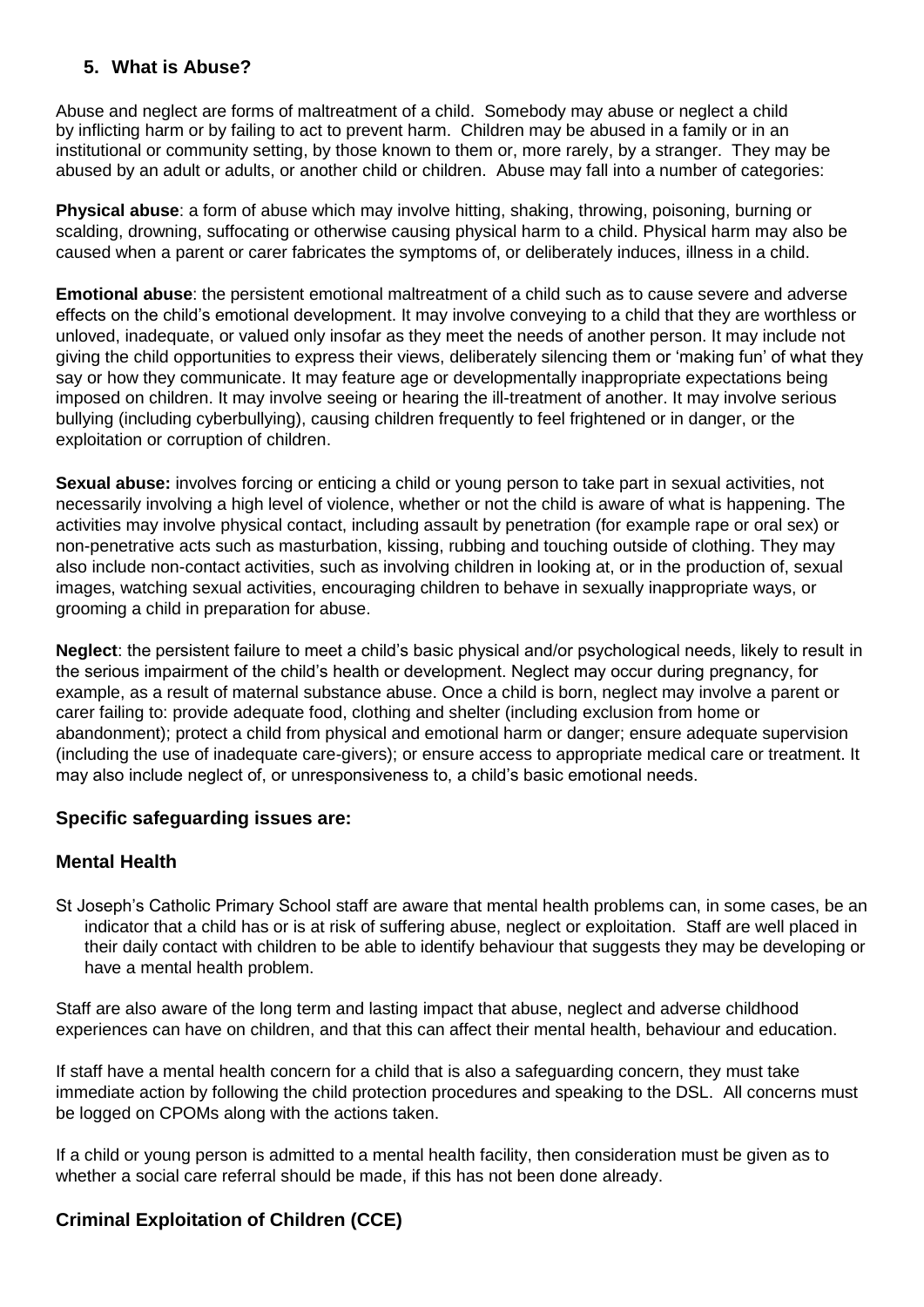The criminal exploitation of children (CCE) is a geographically widespread form of harm that typically crosses county boundaries. Like other forms of abuse and exploitation, this can affect any child under the age of 18, appear consensual and could involve violence or threats of violence and enticement.

CCE is where an individual or group takes advantage of an imbalance of power to coerce, control, manipulate or deceive a child into any criminal activity (a) in exchange for something the victim needs or wants, and/or (b) for the financial or other advantage of the perpetrator or facilitator and/or (c) through violence or the threat of violence.

#### **County Lines**

County lines is a term used to describe gangs and organised criminal networks involved in exporting illegal drugs into one or more different urban or rural areas, using dedicated mobile phone lines.

Exploitation is an integral part of the county lines offending model with children groomed and exploited to move [and store] drugs and money from urban areas to suburban areas, rural areas and market and seaside towns. Gangs use coercion, intimidation, violence, sexual violence and weapons to ensure their victims comply.

Children can easily become trapped by this type of exploitation as county lines gangs create drug debts and can threaten serious violence and kidnap towards victims (and their families) if they attempt to leave the county lines network.

Key to identifying potential involvement are 'missing episodes', that is when a child may have been trafficked and/or groomed for the purpose of transporting drugs. Staff will be made aware of pupils with missing episodes who may have been trafficked for the purpose of transporting drugs.

Staff members who suspect a pupil may be vulnerable to, or involved in, this activity will immediately report all concerns to the DSL.

The DSL will consider referral to the National Referral Mechanism on a case-by-case basis. Indicators that a pupil may be involved in county lines active include the following:

- Persistently going missing or being found out of their usual area
- Unexplained acquisition of money, clothes or mobile phones
- Excessive receipt of texts or phone calls
- Relationships with controlling or older individuals or groups
- Leaving home without explanation
- Evidence of physical injury or assault that cannot be explained
- Carrying weapons
- Sudden decline in school results
- Becoming isolated from peers or social networks
- Self-harm or significant changes in mental state
- Parental reports of concern

#### **Child Sexual Exploitation (CSE)**

CSE is a form of child sexual abuse. It occurs where an individual or group takes advantage of an imbalance of power to coerce, manipulate or deceive a child or young person under the age of 18 into sexual activity (a) in exchange for something the victim needs or wants, and/or (b) for the financial advantage or increased status of the perpetrator or facilitator. The victim may have been sexually exploited even if the sexual activity appears consensual. CSE does not always involve physical contact; it can occur through the use of technology.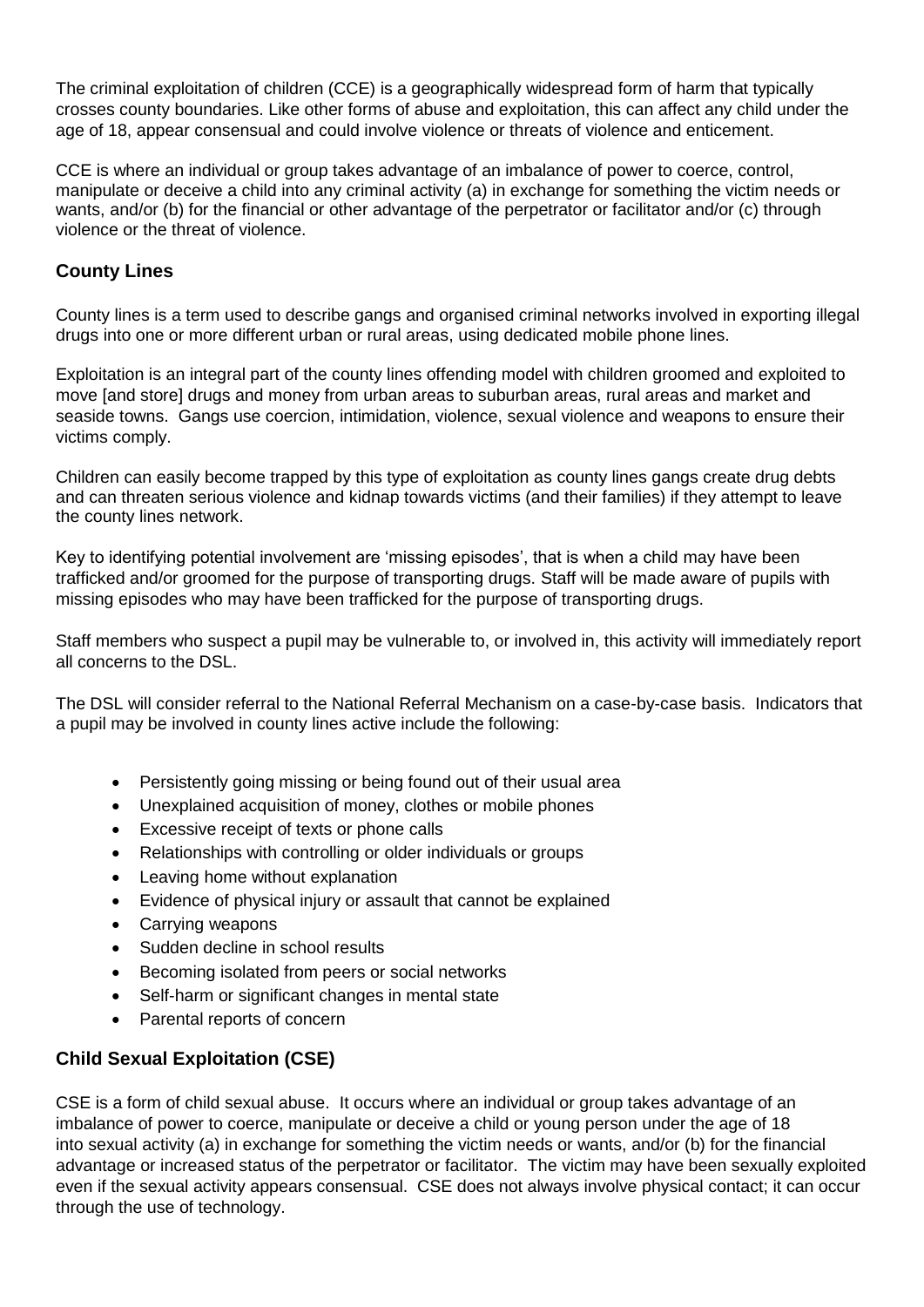CSE can occur in all communities and amongst all social and ethnic groups and can affect girls and boys. Children as young as 8 years have been identified, particularly in relation to online concerns. CSE is a complex form of abuse and it can be difficult for those working with children to identify and assess however, all those working in our school are made aware of the potential indicators of grooming and exploitation and how to refer concerns on appropriately.

#### **Peer on Peer Abuse**

Peer on peer abuse occurs when a young person is exploited, bullied and/or harmed by their peers who are the same or similar age; everyone directly involved in peer on peer abuse is under the age of 18. 'Peeron-peer' abuse can relate to various forms of abuse (not just sexual abuse and exploitation), and crucially it does not capture the fact that the behaviour in question is harmful to the child perpetrator as well as the victim. Peer on peer abuse may not just occur between peers, but also family members, siblings, etc.

Key areas where peer on peer abuse occurs are:

- Bullying, including online/cyber bullying and prejudice-based bullying
- Racist, religious, disability and homophobic or transphobic abuse
- Gender based violence/violence against girls and young women
- Teenage relationship abuse
- Issues relating to gang activity and youth violence
- Sexual harassment and sexual violence, including texting and harmful sexual behaviour
- Upskirting taking a picture under a person's clothing without them knowing, with the intention of viewing their genitals or buttocks (carries a 2-year sentence under the Voyeurism (Offences) Act 2019

#### **Honour-based Abuse**

So-called 'honour-based' abuse (HBA) encompasses crimes which have been committed to protect or defend the honour of the family and/or the community, including Female Genital Mutilation (FGM), forced marriage, and practices such as breast ironing. All forms of so called HBA are abuse (regardless of the motivation) and should be handled and escalated as such.

Where staff are concerned that a child might be at risk of HBA, they must contact the Designated Safeguarding Lead as a matter of urgency.

#### **Female Genital Mutilation (FGM)**

Female genital mutilation refers to procedures that intentionally alter or cause injury to the female genital organs for non-medical reasons. The practice is illegal in the UK. FGM typically takes place between birth and around 15 years old; however, it is believed that the majority of cases happen between the ages of 5 and 8.

FGM may be likely if there is a visiting female elder, there is talk of a special procedure or celebration to become a woman, or parents wish to take their daughter out-of-school to visit an 'at-risk' country (especially before the summer holidays), or parents who wish to withdraw their children from learning about FGM.

St Joseph's Catholic Primary School has due regard to the **mandatory reporting duty**, which came into force in October 2015, of the FGM Act 2003, which places a **statutory duty** on all teaching staff (along with social workers and healthcare professionals) to personally report to the police where they discover that FGM appears to have been carried out on a girl under 18 years.

Staff will be vigilant and will report promptly any FGM or other HBA concerns to the Designated Safeguarding Lead. If a member of staff has reason to believe FGM has been carried out on a girl under 18 years and this occurs out of school, then they must exercise their statutory duty and report this to the police personally.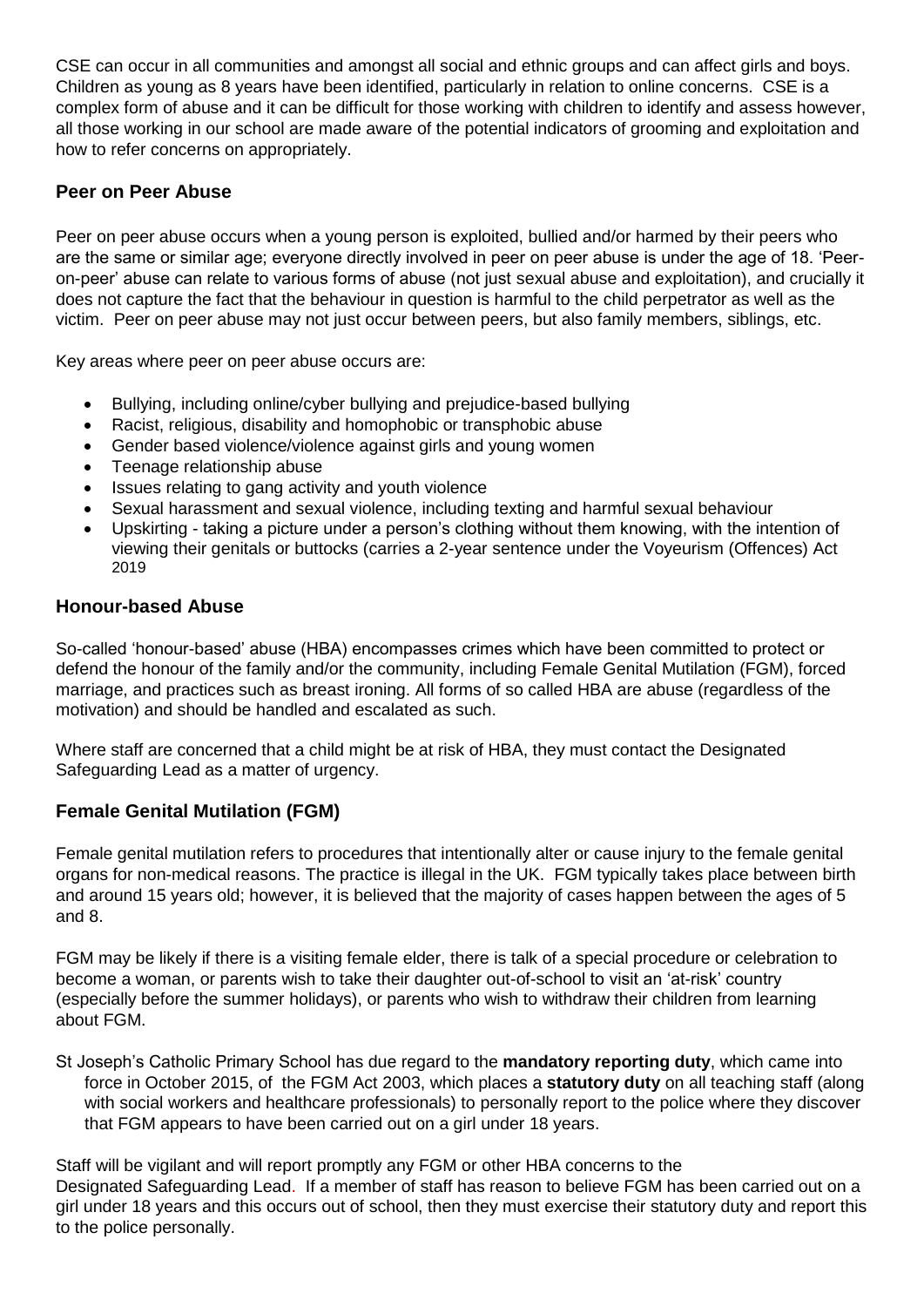#### **Preventing Radicalisation and Extremism (Prevent Duty)**

- St Joseph's Catholic Primary School has due regard to the **Prevent Duty** Guidance 2015, under Section 26 of the Counter-Terrorism and Security Act 2015, which aims to prevent children and young people from being drawn into extremism and terrorism.
- As a school, we will engage with parents and families as we are in a key position to spot signs of radicalisation and we will assist and advise those families who do raise concerns and point them in the direction of support mechanisms ie, the Local Authority, Police and/or the **Channel Programme**. We will provide a link, via the school's website, to the Local Safeguarding Children Board website which provides information on radicalisation for children and young people, their parents/carers and professionals:

#### <http://www.rscp.org.uk/>

As with other safeguarding risks, staff will be alert to changes in children's behaviour which could indicate that they may be in need of help or protection. Staff will use their judgement in identifying children who might be at risk of radicalisation and act proportionately which may include making a referral to the **Channel** programme.

**Channel** is a programme which focuses on providing support at an early stage to people who are identified as being vulnerable to being drawn into terrorism. It provides a mechanism for schools to make referrals if they are concerned that an individual might be vulnerable to radicalisation. Referrals to the Channel Panel in Rotherham are via the LA Children's Social Care Multi-Agency Safeguarding Hub (MASH) on 01709 336080.

More information on Prevent and Channel is contained in Annex A of Keeping Children Safe in Education (2019) and Rotherham LSCB child protection online procedures: **<http://rotherhamscb.proceduresonline.com/index.htm>**

#### **Homelessness**

The DSL and deputy(s) will be aware of the contact details and referral routes in to the Local Housing Authority so that concerns over homelessness can be raised as early as possible.

Indicators that a family may be at risk of homelessness include the following:

- Household debt
- Rent arrears
- Domestic abuse
- Anti-social behaviour
- Any mention of a family moving home because "they have to"

Being homeless can also include sofa surfing, being put up by family and friends, etc.Referrals to the Local Housing Authority do not replace referrals to MASH where a child is being harmed or at risk of harm.

#### **Private fostering**

A Private Fostering arrangement is one that is made privately (without the involvement of a Local Authority) for the care of a child under the age of 16 years (under 18 if disabled) by someone other than a parent or close relative, in their own home, with the intention that it should last for 28 days or more.

A close family relative is defined as a 'grandparent, brother, sister, uncle or aunt' and includes half-siblings and step-parents; it **does not** include great-aunts or uncles, great grandparents or cousins.

Parents and private foster carers both have a legal duty to inform the relevant Local Authority at least six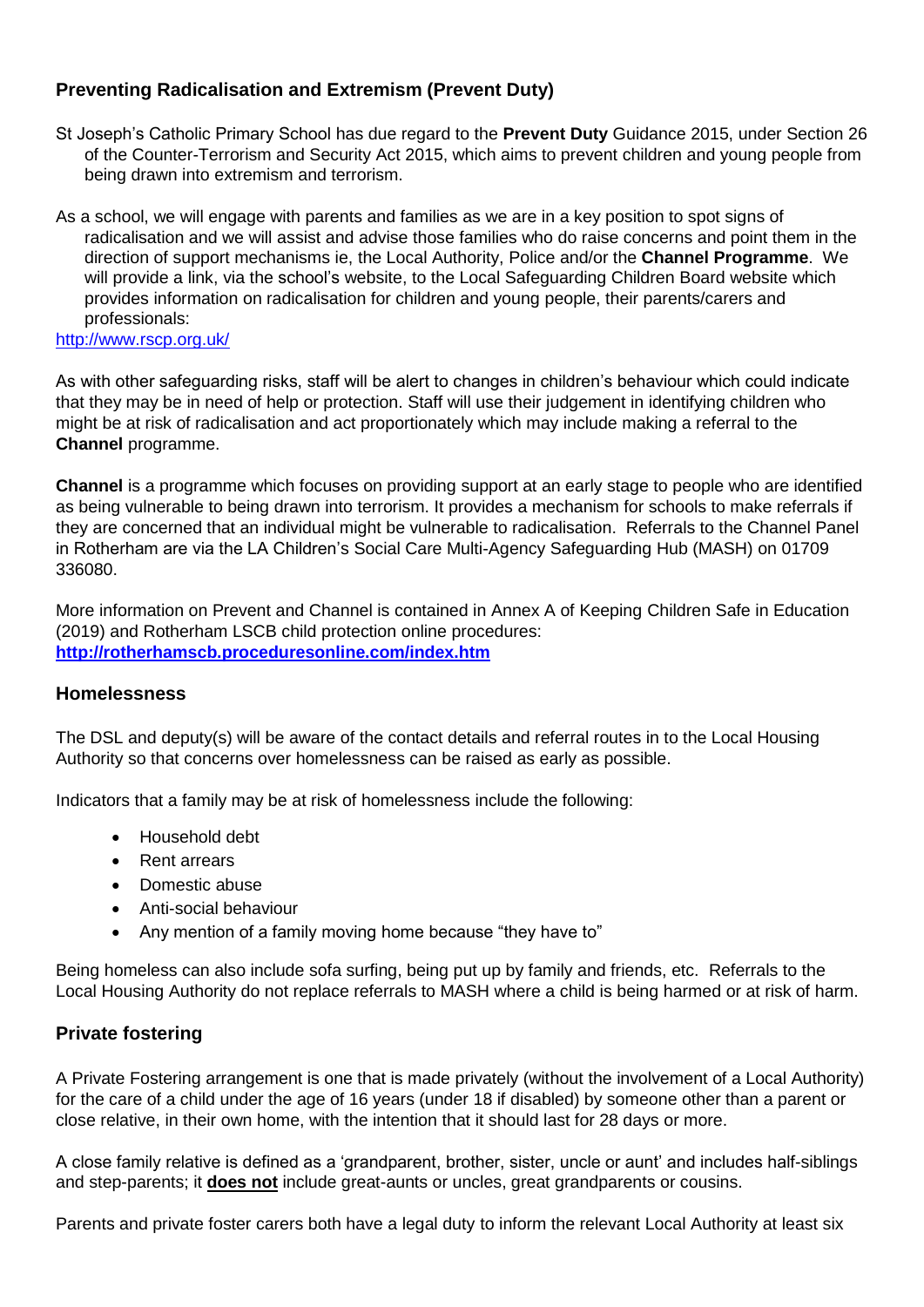weeks before the arrangement is due to start; not to do so is a criminal offence.

Where school becomes aware of a pupil being privately fostered, they will notify the LA as soon as possible to allow the LA to conduct any necessary checks in line with our mandatory duty.

#### **Pupils with family members in prison**

Pupils with a family member in prison will be offered pastoral support as necessary.

They will receive a copy of ['Are you a young person with a family member in prison'](https://www.nicco.org.uk/directory-of-resources) from Action for Prisoners' Families where appropriate for pupil's age and allowed the opportunity to discuss questions and concerns.

#### **Pupils required to give evidence in court**

Pupils required to give evidence in criminal courts, either for crimes committed against them or crimes they have witnessed, will be offered appropriate pastoral support.

Pupils will also be provided with the booklet ['Going to Court'](https://www.gov.uk/government/publications/young-witness-booklet-for-5-to-11-year-olds) from HM Courts and Tribunals Service (HMCTS) where appropriate and allowed the opportunity to discuss questions and concerns.

**Assessment of Risk Outside the Home** (previously contextual safeguarding)

School staff, particularly the DSL and their deputy(s), will always consider the risks and issues in the wider community in the context of safeguarding incidents – this is known as contextual safeguarding.

Assessment of pupils' behaviour will consider whether there are wider environmental factors that are a threat to their safety and/or welfare.

The school will provide as much contextual information for the child as possible when making referrals to MASH.

#### **Online Safety**

The predominant issues associated with online safety are:

- Content exposure to illegal, harmful or inappropriate material
- Contact harmful online interaction with others
- Conduct online behaviour that increases the likelihood, or causes, harm
- St Joseph's Catholic Primary School recognise that today's pupils are growing up in an increasingly complex world, living their lives seamlessly on and offline. This presents many positive and exciting opportunities, but also challenges and risks. The school's **Internet Policy** and day-to-day online esafety procedures have due to regard to the most recent DFE non-statutory guidance entitled 'Teaching online safety in school' (June 2019) this helps teach our pupils how to stay safe online, within both new and existing school subjects (including Relationships Education, Relationships and Sex Education, Health Education, Citizenship and Computing). We teach pupils about the underpinning knowledge and behaviours that can support them to navigate the online world safely and confidently regardless of the device, platform or app.
- As technology evolves, along with the risks and harms related to it, our school will carry out an **annual**  review of online safety. This will link to appropriate risk assessments, where necessary, to reflect the risks that children face.

Our school will ensure that suitable filtering systems are in place to prevent children accessing terrorist and extremist material, in accordance with the school's **Internet Policy,** and that the use of filtering and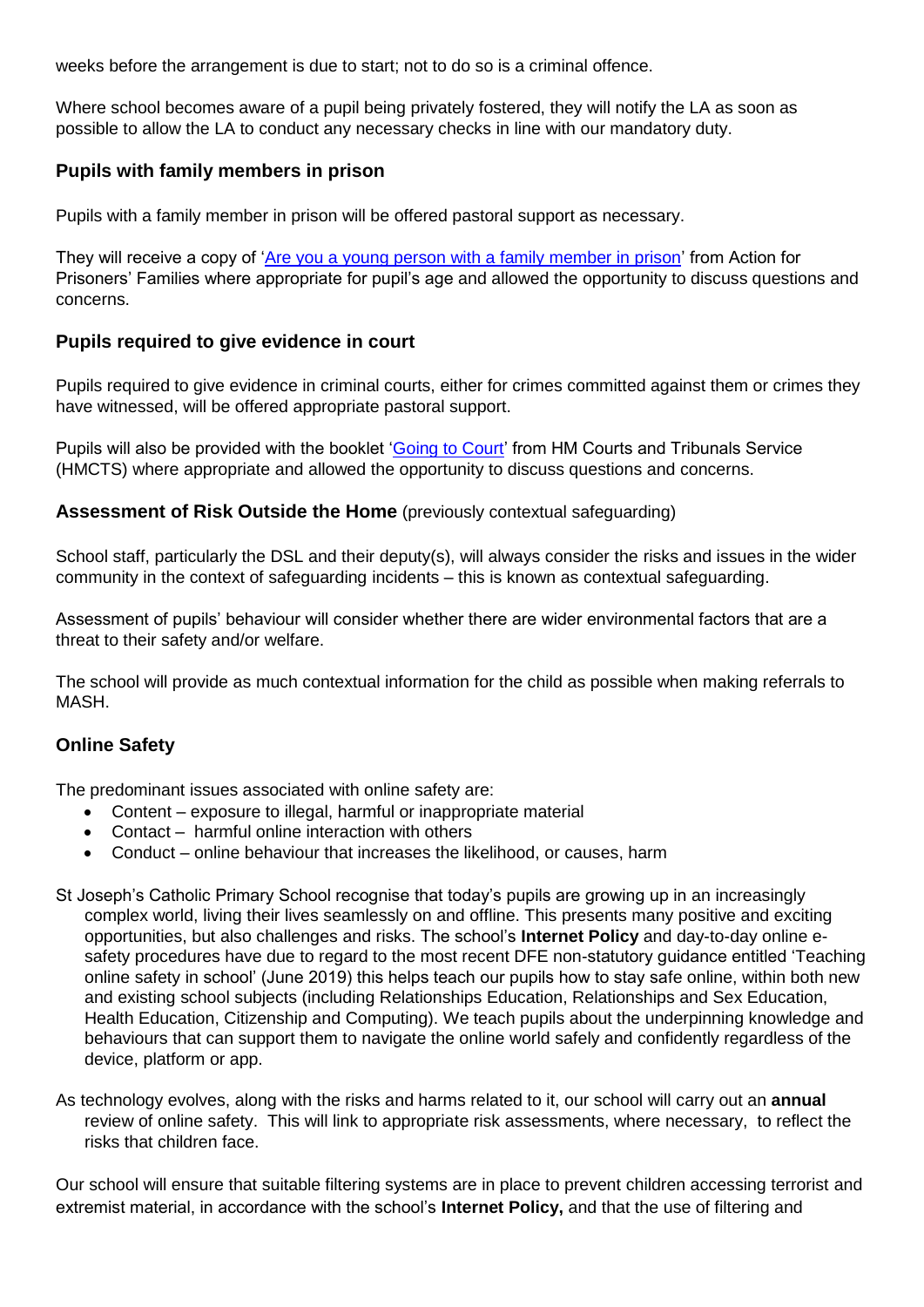monitoring systems does not cause "over blocking" which lead to unreasonable restrictions as to what pupils may can be taught regarding online teaching.

Virtual platforms of any form will not be used for remote learning under any circumstances.

The use of mobile phones by staff and pupils is closely monitored by the school. All pupils hand in their mobile phones turned off to a member of staff. Phones are then kept safe in school until the end of the day. Staff are only to use mobile phones for emergencies and should use them in the staffroom only.

#### **Child Generated Sexual Images/Youth Produced Sexual Imagery (Sexting)**

Sharing photos and videos online is part of daily life for many children and young people, enabling them to share their experiences, connect with friends and record their lives. Photos and videos can be shared as text messages, email, posted on social media or increasingly via mobile messaging apps, such as Snapchat, WhatsApp or Facebook Messenger.

The increase in the speed and ease of sharing imagery has brought concerns about children and young people producing and sharing sexual imagery of themselves and also sending or receiving sexually explicit text messages. This can expose them to risks, particularly if the imagery/text is shared further, including embarrassment, bullying and increased vulnerability to sexual exploitation. The production and sharing of sexual images of under 18s is also illegal.

KCSIE says 'Consensual image sharing, especially between young people of the same age, may require a different response. It might not be abusive - but young people still need to know it is illegal - whilst nonconsensual is illegal and abusive.' A safeguarding concern such as sharing an indecent image will be dealt with on a case to case basis, in consultation with the children concerned, parents and other agencies as appropriate, for example police or social care.

At St Joseph's, we understand the responsibility to educate our pupils about all online safety issues; teaching them the appropriate behaviours and critical thinking skills to enable them to remain both safe and legal when using the internet and related technologies, in and beyond the context of the classroom.

#### **Children with Special Educational Needs and Disabilities (SEND)**

- St Joseph's Catholic Primary School understands that children with special educational needs and disabilities (SEND) can face additional safeguarding challenges. Additional barriers can exist when recognising abuse and neglect in this group of children. This can include:
	- Assumptions that indicators of possible abuse such as behaviour, mood and injury relate to the child's disability without further exploration;
	- Children with SEND can be disproportionally impacted by things like bullying without outwardly showing any signs;
	- Communication barriers and difficulties in overcoming these barriers.
- Where there are any concerns raised about the safety and welfare of a child with SEND, we will ensure that they will be treated in the same way as with any other child, with careful consideration of any additional needs.

More information on children with SEND is contained in the NSPCC document '*We have the right to be safe* – *Protecting disabled children from abuse'* (Oct 14).

#### **Children Missing from Education**

All children, regardless of their circumstances, are entitled to a full-time education which is suitable to their age, ability, aptitude and any special educational needs they may have to reach their potential. Local authorities have a duty to establish, as far as it is possible to do so, the identity of children of compulsory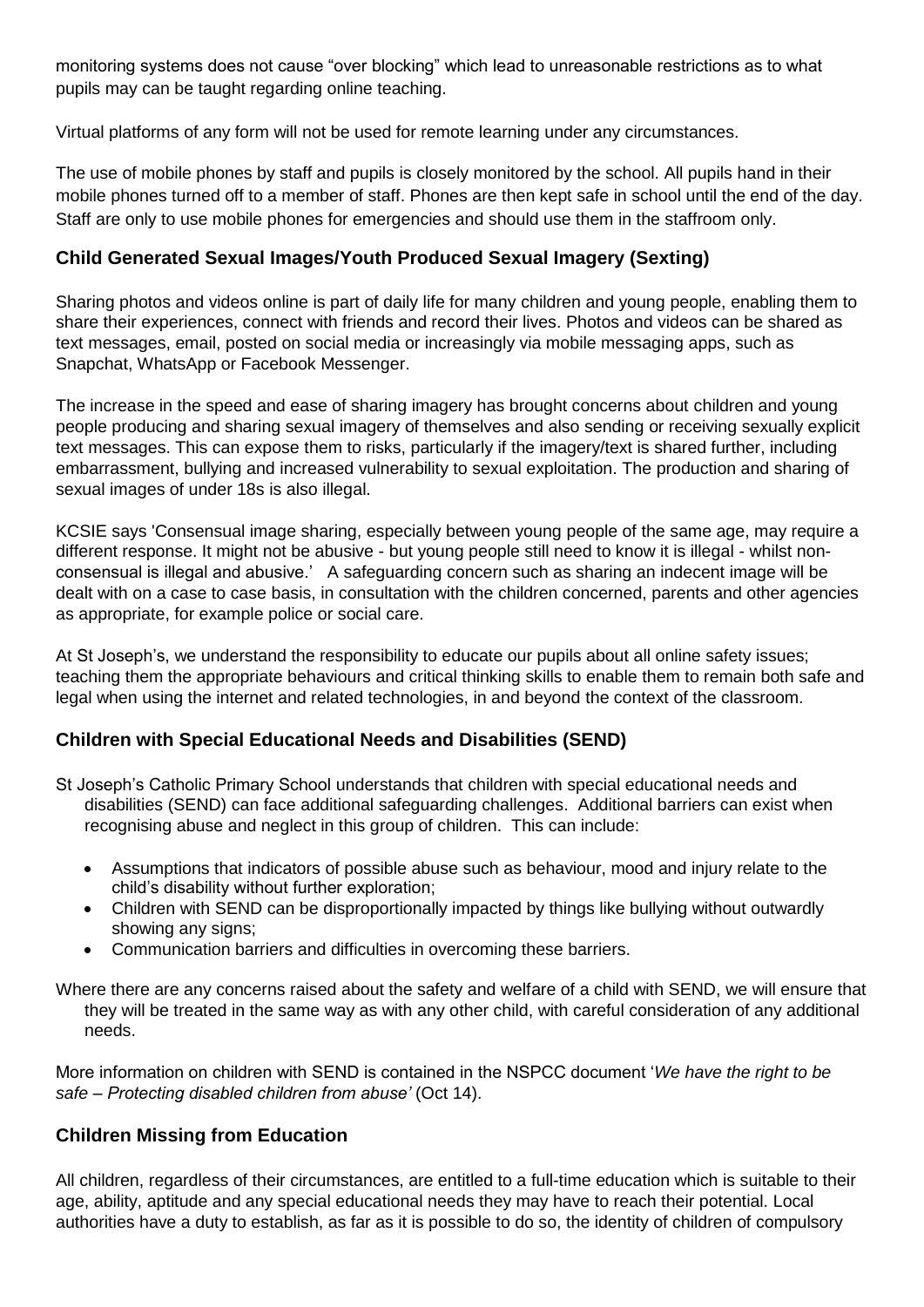school age who are missing education in their area.

Children missing education are defined as children of compulsory school age who are not registered pupils at a school and are not receiving suitable education otherwise than at a school. Children missing education are at significant risk of underachieving, being victims of harm, exploitation or radicalisation and becoming NEET (not in education, employment or training) later in life.

A child going missing from school is a potential indicator of abuse or neglect and, as such, these children are increasingly at risk of being victims of harm, exploitation or radicalisation.

Knowing where children are during school hours is an extremely important aspect of safeguarding. Missing school can be an indicator of abuse and neglect and may also raise concerns about others safeguarding issues, including the criminal exploitation and/or the radicalisation of children.

We monitor attendance carefully and address poor or irregular attendance without delay.

 We will always follow up with parents/carers when pupils are not at school. This means we need to have Up-to-date contacts numbers for parents/carers. Parents should remember to update the school as soon as possible if the numbers change.

In response to the guidance in Keeping Children Safe in Education (2021) the school has:

- 1. Staff who will monitor pupils that go missing from the school, particularly on repeat occasions, and report them to the DSL following normal safeguarding procedures.
- 2. Appropriate policies, procedures and responses for pupils who go missing from education (especially on repeat occasions) in place.
- 3. Staff who know the signs and triggers for travelling to conflict zones, FGM and forced marriage.

We will ensure that pupils who are expected to attend the school, but fail to take up the place will be referred to the local authority.

When a pupil leaves the school, we will record the name of the pupil's new school and their expected start date.

The school will inform the LA of any pupil who fails to attend regularly or has not returned after 10 days following a period of authorised absence. After an authorised absence or a period of 20 days unauthorised absence the children will be placed on the out of school/CME register, unless there is evidence to show the child is elsewhere.

#### **Serious violence**

- All St Joseph's staff, through training, will be made aware of the indicators which may signal that a pupil is at risk from, or is involved with, serious violent crime. These indicators include, but are not limited to, the following:
	- Increased absence from school
	- A change in friendships
	- New relationships with older individuals or groups
	- A significant decline in academic performance
	- Signs of self-harm
	- A significant change in wellbeing
	- Signs of assault
	- Unexplained injuries
	- Unexplained gifts or new possessions

If any staff member suspects that a child may be vulnerable to, or involved in, serious violent crime will report it immediately to the DSL.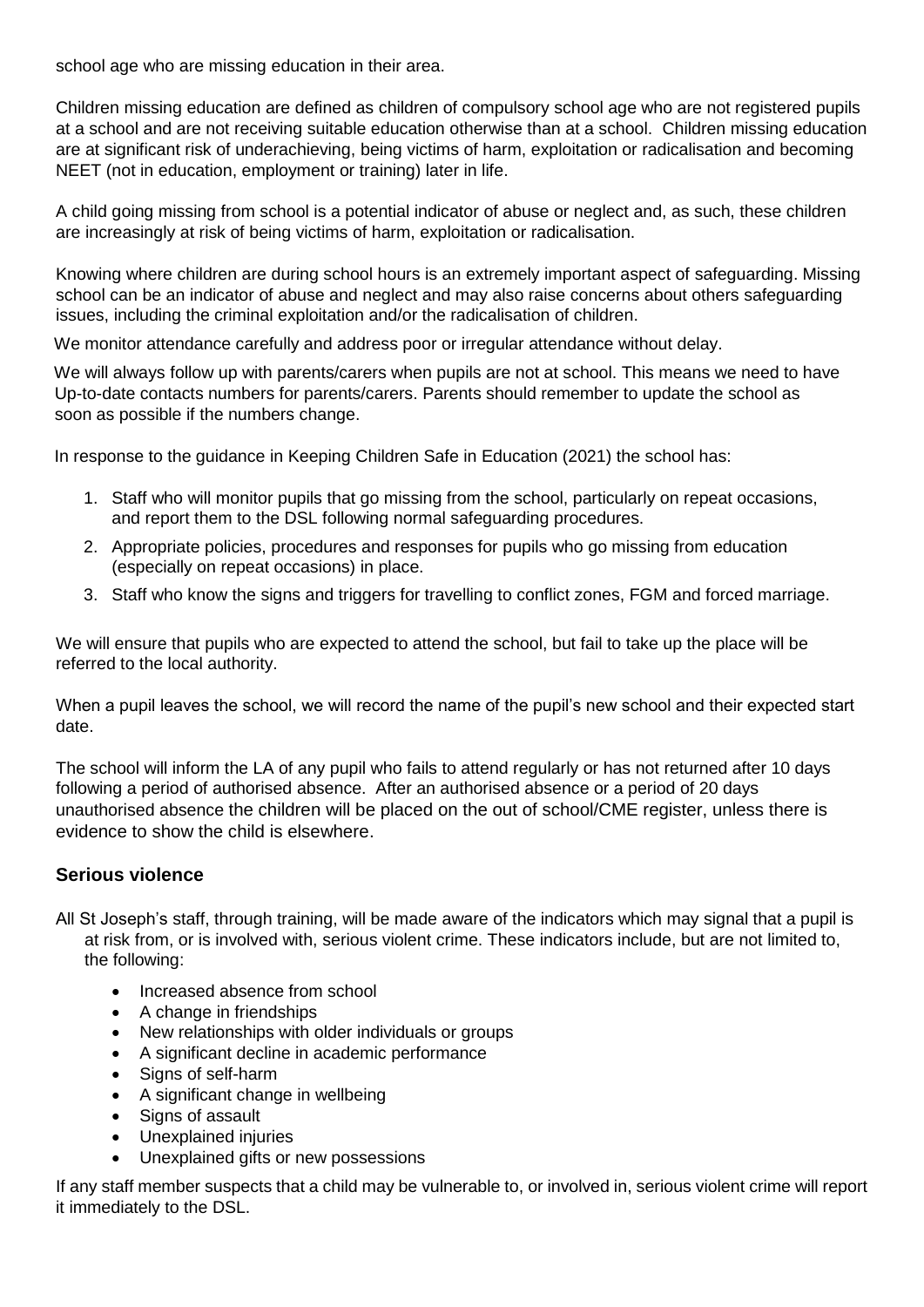#### **Domestic Abuse and Operation Encompass**

Anyone can be a victim of domestic abuse, regardless of gender, age, ethnicity, socio-economic status, sexuality or background.

There are different kinds of abuse that can happen in different contexts. The most prevalent type of domestic abuse occurs in relationships. But the definition of domestic abuse also covers abuse between family members, such as adolescent to parent violence and abuse. The definition also considers coercive and controlling behaviour. Children and young people are very often the 'hidden' victims of domestic violence and abuse.

St Joseph's Catholic Primary School take an active role in **Operation Encompass** and have created a secure email which local safeguarding partners can use to inform the designated safeguarding lead when a domestic abuse incident has been recorded within the previous 24 hours or over the weekend. This will enable school to monitor children possibly affected and, where required, support if necessary. This will remain confidential; no information about specific incidents is shared with school. The school will, however, be able to make provision for possible difficulties experienced by children who have been involved in, affected by, or witnessed a domestic abuse incident and record this on CPOMs.

We are keen to offer the best support possible for our children and young people and we believe Operation Encompass will enhance the safeguarding within school. This will be extremely beneficial for all those involved.

#### **6. Admissions register**

Pupils are placed on the admissions register at the beginning of the first day that is agreed by the school, or when the school has been notified that the pupil will first be attending.

The school will notify the LA within five days of when a pupil's name is added to the admissions register. The school will ensure that the admissions register is kept up-to-date and accurate at all times and will inform parents when any changes occur.

Key emergency contact details will be held for each pupil where possible.

Staff will monitor pupils who do not attend the school on the agreed date and will notify the LA at the earliest opportunity.

#### **First Day Calling Procedure**

It is expected that school have a robust 'first day calling' procedure for when a child has not arrived at school within the expected time frame. DfE recommendations are that schools hold 4 emergency contact numbers for all pupils. It is required that clear time scales are in place to ascertain a reason for nonattendance, this should include an escalation of action to be taken, including that of a home visit where appropriate. It is expected that pupil contact information is shared within school with appropriate staff and that a designated staff member is appointed to follow the 'first day calling' procedure. Expectations are that school is aware of the reason for absence of the child before the start of the afternoon session. If this cannot be ascertained, school must consider whether a request to the police for a safe and well check is necessary.

#### **Children who are Looked After (LAC)**

Miss Christie Marsden is the Designated Teacher for LAC.

More information is contained in Annex A of Keeping Children Safe in Education (2021) and the Rotherham child protection online procedures: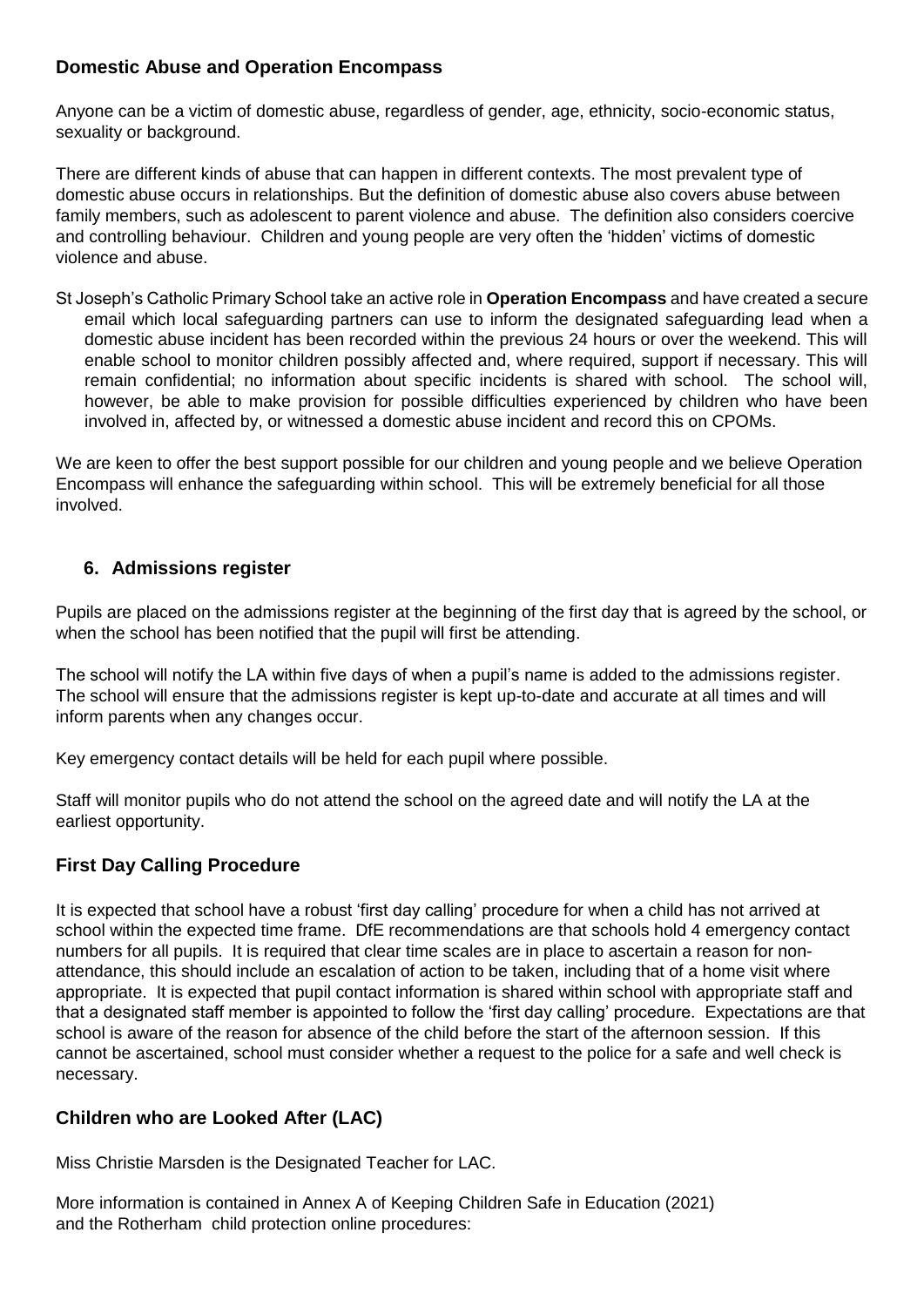#### **7. Safeguarding and Drones/Unmanned Aircraft**

Drones are becoming increasingly prevalent and St Joseph's appreciate that they allow for the capture of useful video footage that may offer benefits for a wide range of activities. However, safety and the safeguarding of our pupils is our overriding concern, therefore the use of drones is prohibited in and around school unless it is with the written consent of the Headteacher under the legal guidelines.

If there are any concerns about unmanned aircraft being used around the school, either from a safety or privacy perspective, staff will report this to the police on 101, with the drone's registration number if possible.

#### **8. Parental responsibility**

The welfare of the child is the paramount consideration at our school. In the event of a concern being raised where school is unclear how to act, legal advice will be sought to ensure that a parent's rights and responsibilities are not infringed and the actions of the school are fully compliant with the law. This includes both family law and education law.

For the purposes of **education law (**Section 576 of the Education Act 1996), the department considers a 'parent' to include:

- all biological parents, whether they are married or not
- any person who, although not a biological parent, has parental responsibility for a child or young person - this could be an adoptive parent, a step-parent, guardian or other relative
- any person who, although not a biological parent and does not have parental responsibility, has care of a child or young person

A person typically has care of a child or young person if they are the person with whom the child lives, either full or part time and who looks after the child, irrespective of what their biological or legal relationship is with the child.

**Example -**This may be a foster carer or family and friends carer who does not have parental responsibility but has been delegated the responsibility for taking day-to-day decisions about the child.

#### **What is parental responsibility?**

In **[family](https://www.legislation.gov.uk/ukpga/1989/41/section/3) law,** parental responsibility means all the rights, duties, powers, responsibilities and authority that a parent has in relation to the child.

A person with parental responsibility can make decisions about the child's upbringing and is entitled to information about their child. For example, they can give consent to the child's medical treatment and make decisions about the child's education. They also have the right to receive information about their child's health and education.

#### **Who has parental responsibility?**

A child's birth mother (the person who carried the child) has parental responsibility unless it's removed by an adoption order or a parental order following surrogacy.

Where a child's father and mother were married to each other at the time of the child's birth, they each have parental responsibility for the child. Where the parents were not married to each other at that time, the child's father can gain parental responsibility:

- by registering the child's birth jointly with the mother
- by subsequently marrying the child's mother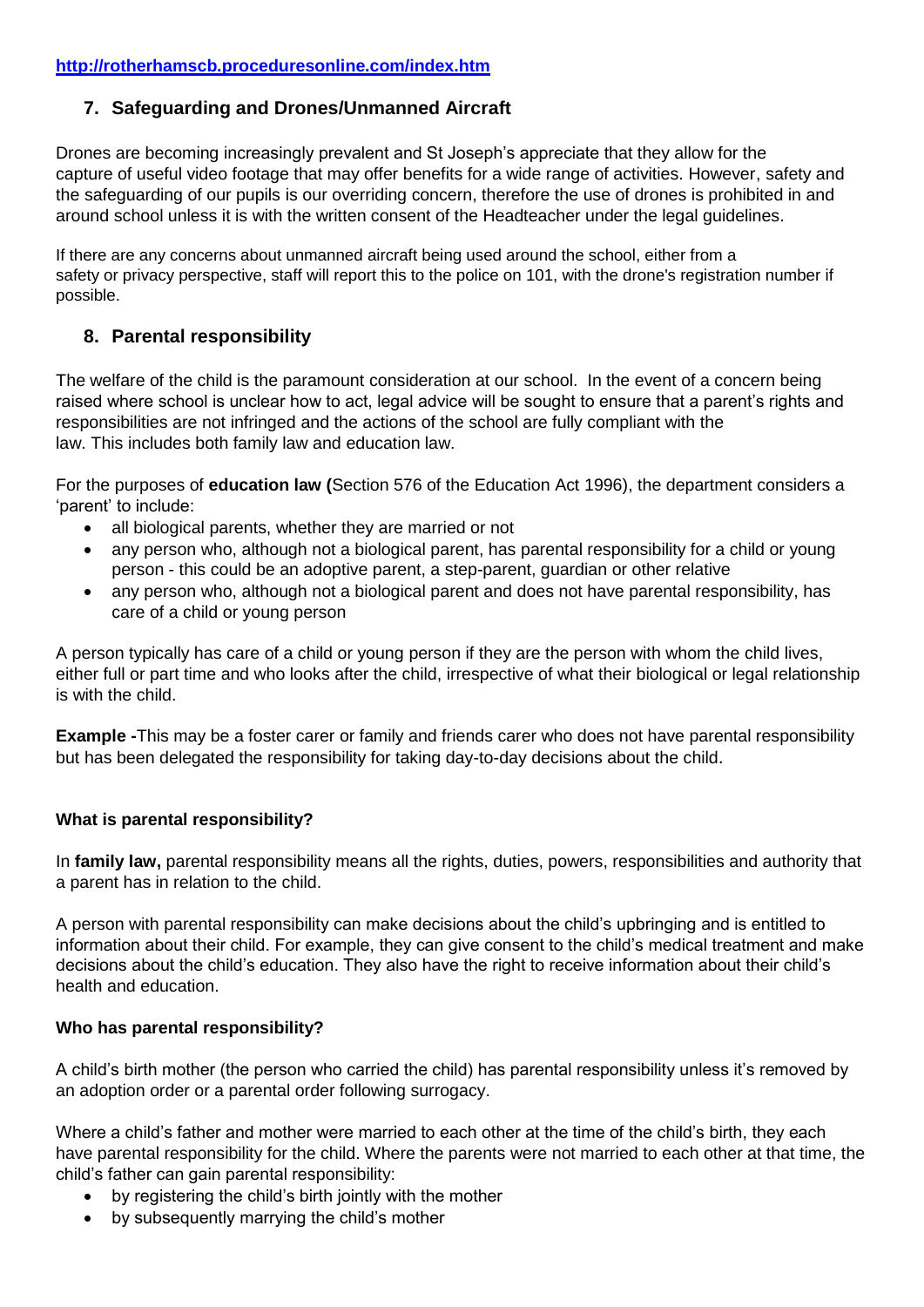- through a 'parental responsibility agreement' between him and the child's mother which is registered with the court
- by obtaining a court order for parental responsibility

Where two female parents have a child through fertility treatment, the mother's female partner is treated in the same way as a father. She has parental responsibility if she is married to or in a civil partnership with the mother at the time of the treatment (or if the two women agree in writing that she will be the child's second parent). She can also acquire parental responsibility in the same way that a child's father can.

#### **General principles for schools**

Everyone who is a [parent,](https://www.gov.uk/government/publications/dealing-with-issues-relating-to-parental-responsibility/understanding-and-dealing-with-issues-relating-to-parental-responsibility#whoisaparent) as recognised under education law, can participate in their child's education.

All parents can also receive [information](http://www.legislation.gov.uk/uksi/2005/1437/contents/made) about the child, even though, for day-to-day purposes, the school's main contact is likely to be a parent with whom the child lives on school days.

Individuals who have parental responsibility for, or care of, a child have the same rights as biological parents. For example to:

- receive information such as pupil reports
- participate in statutory activities such as voting in elections for parent governors
- be asked to give consent such as to the child taking part in school trips
- be informed about meetings involving the child such as a governors' meeting on the child's exclusion

School must treat all parents equally, unless a court order limits a parent's ability to make educational decisions, participate in school life or receive information about their children.

All parents also have legal obligations. For example, to ensure that a child of compulsory school age receives a suitable full-time [education.](http://www.legislation.gov.uk/ukpga/1996/56/section/7)

Where a parent's action, or proposed action, conflicts with school's ability to act in the child's best interests, the school should try to resolve the problem with that parent but avoid becoming involved in conflict. However, there may be occasions when school needs to decline requests for action from one or more parents.

#### **Obtaining consent**

Where schools need parental consent to outings and activities, the headteacher should seek the consent from the resident parent unless the decision is likely to have a long-term and significant impact on the child, or the non-resident parent has requested to be asked for consent in all such cases.

In cases where school considers it necessary or has been asked to seek consent from both parents, you may wish to assume that parental consent has not been given unless all parents agree. Such an approach ensures that school has treated the views of each parent equally and will also help to safeguard the position of school in terms of exposure to any potential civil liability where, for example, the child is injured while on a school trip.

#### **Medical treatment – seeking consent following accident or injury**

Schools may experience problems when a child has had an accident and consent might be needed for emergency medical treatment. The **Children Act 1989** provides that people who do not have parental responsibility but nonetheless have care of a child may:

'do what is reasonable in all the circumstances of the case for the purpose of safeguarding or promoting the child's welfare.'

This would allow schools to act 'in loco parentis', in place of a parent, or allow them to seek consent from a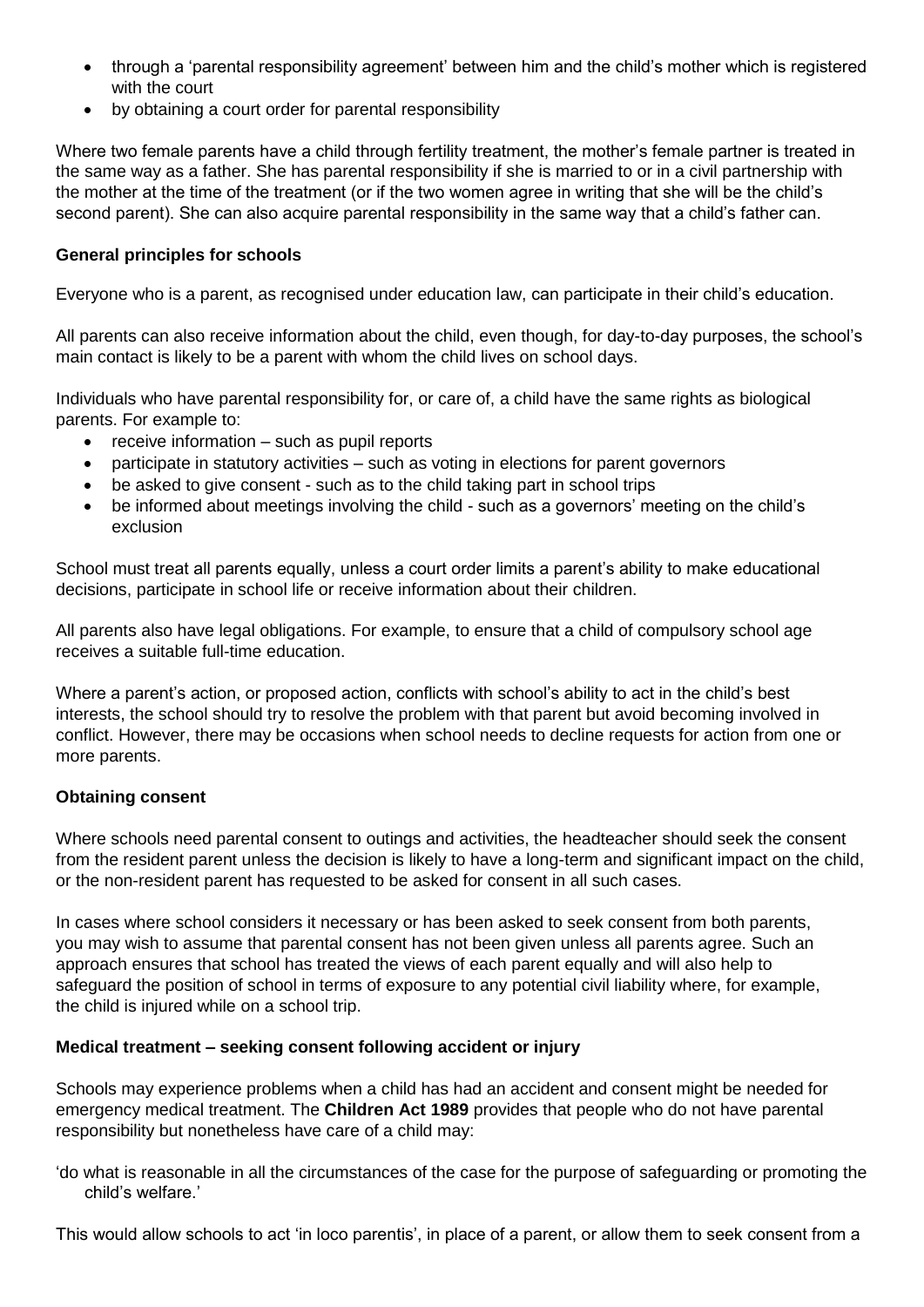parent who may not hold parental responsibility.

It would clearly be reasonable for a school to take a child who needs to have a wound stitched up to hospital, but the parents, including the non-resident parent who has asked to be kept informed of events involving the child, should be informed as soon as possible.

#### **Elective Home Education and parental consent**

#### KCSIE 2021 (Paragraph 167, says that:

'where a parent/carer has expressed their intention to remove a child from school with a view to educating at home, **we recommend that LAs, schools, and other key professionals work together to coordinate a meeting with parents/carers where possible.** Ideally, this would be before a final decision has been made, to ensure the parents/carers have considered what is in the best interests of each child. This is particularly important where a child has SEND, is vulnerable, and/or has a social worker.'

When a parent(s) has expressed their intention to home educate the school must have the agreement of BOTH parents, if they share parental responsibility. If both parents are not present at the EHE meeting then their agreement must be in writing. If there is no agreement, and there is court order to resolve it, school must retain a copy of the court order.

#### **9. Early Help and support for children in need:**

Early help means providing support as soon as a problem emerges, at any point in a child's life, from the foundation years through to the teenage years. We will work with local agencies in Rotherham to put processes in place for the effective assessment of the needs of individual children who may benefit from early help services.

Any pupil may benefit from early help, but in particular staff will be alert to the potential need for early help for pupils who:

- Have SEND (whether or not they have a statutory EHC plan).
- Are young carers.
- Show signs of being drawn into anti-social or criminal behaviour, including gang involvement and association with organised crime groups.
- Show signs of deteriorating mental health and emotional well-being
- Are frequently missing/going missing from care or from home.
- Misuse drugs or alcohol.
- Are at risk of modern slavery, trafficking or exploitation.
- Are in a family circumstance presenting challenges such as substance abuse, adult mental health problems or domestic abuse
- Are returned home to their family from care.
- Show early signs of abuse and/or neglect.
- Are at risk of being radicalised or exploited.
- Are privately fostered.
- May be homeless
- Have a parent/carer in custody

Early help will also be used to address non-violent harmful sexual behaviour to prevent escalation. All staff will be made aware of the local early help process and understand their role in it.

#### **10.Safer Recruitment**

We will follow relevant guidance in *Keeping Children Safe in Education September 2021* (Part 3 Safer Recruitment) and from The Disclosure and Barring Service (DBS): <https://www.gov.uk/government/organisations/disclosure-and-barring-service>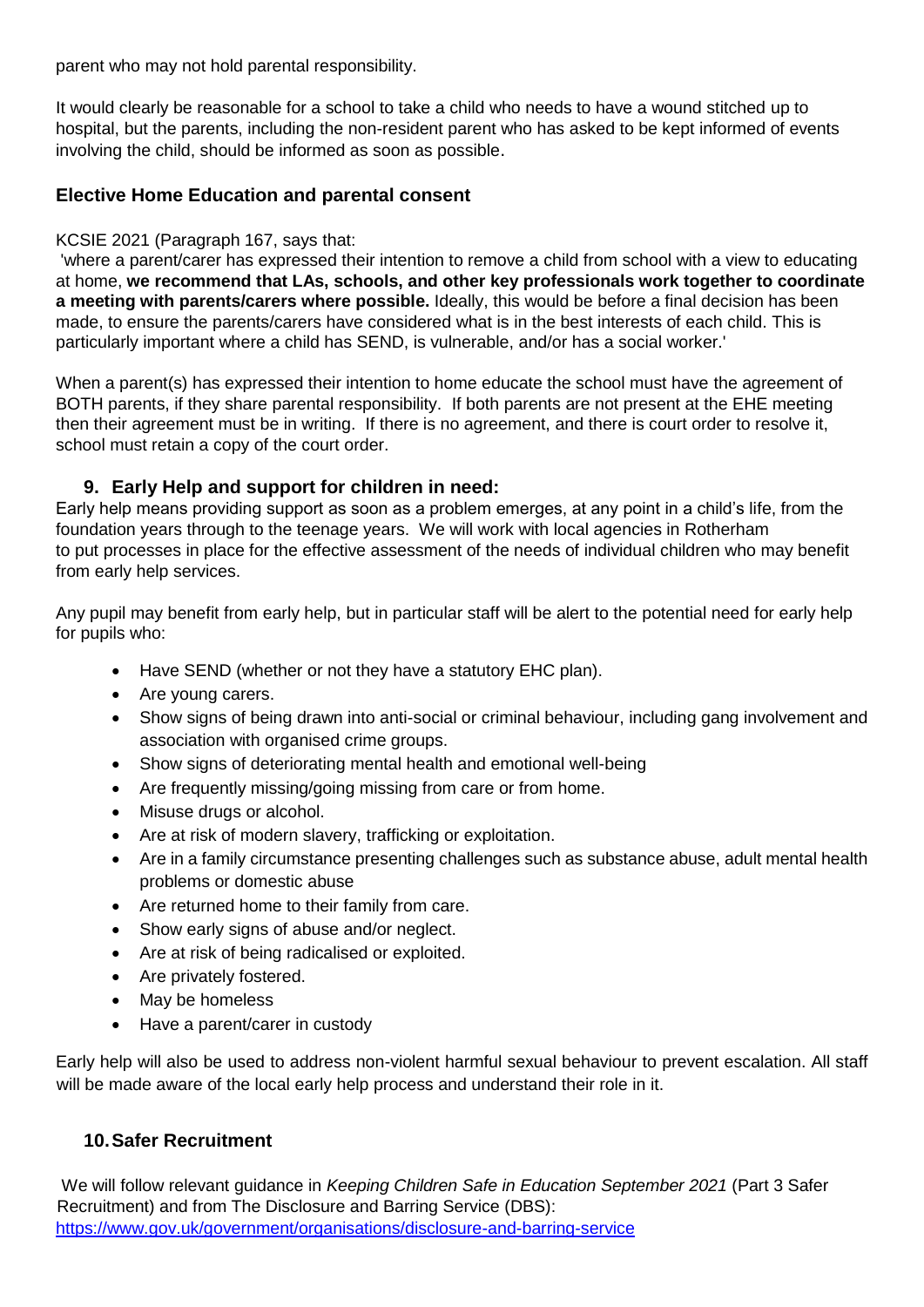- We will ensure governors and staff on recruitment panels undertake all appropriate safer recruitment training as outlined in *KCSIE September 2021*
- Our selection and recruitment policy will include all appropriate checks on staff and suitability including DBS checks. With regard to the recruitment of volunteers our policy will be rigorous and follow DBS guidance taking into account regulated (see Appendix 1) and supervised activity
- We will ensure that all adults within our school who have access to children have been checked as to their suitability as outlined in *KCSIE September 2021*
- We will ensure that all staff and volunteers have read the staff behaviour policy (code of conduct) and understand that their behaviour and practice needs to be in line with it.

Our school will maintain a Single Central Register of all safer recruitment checks carried out in line with statutory requirements. The Single Central Register will contain information on all staff members (this includes contractors and supply staff) on the following:

- An identity check
- A barred lists check
- An enhanced DBS check/certificate
- An overseas check if required
- A prohibition from teaching check
- A section 128 check (for management positions in independent schools (including free schools and academies)
- A check of professional qualifications
- A check to establish the person's right to work in the UK
- Further checks on people who have lived or worked outside the UK

#### **11.Safer Working Practice**

All adults who come into contact with our children have a duty of care to safeguard and promote their welfare. There is a legal duty placed upon us to ensure that all adults who work with or on behalf of our children are competent, confident and safe to do so.

All staff will be provided with a copy of our school's Staff Code of Conduct at induction, to include guidance on positive handling. They will be expected to carry out their duties in accordance with this advice. There will be occasion when some form of physical contact is inevitable, for example if a child has an accident or is hurt or is in a situation of danger to themselves or others around them. However, at all times the agreed policy for safe restraint must be adhered to. A list of staff that has accessed training will be kept by the Headteacher.

If staff, visitors, volunteers or parent helpers are working with children alone they will, wherever possible, be visible to other members of staff. They will be expected to inform another member of staff of their whereabouts in school, who they are with and for how long.

Guidance about acceptable conduct and safe practice will be given to all staff and volunteers during induction. These are sensible steps that every adult should take in their daily professional conduct with children. This advice can be found in the guidance document '*Safer working practices for adults who work with children and young people*' (*Safer Recruitment Consortium, May 2019*). All staff and volunteers are expected to carry out their work in accordance with this guidance and will be made aware that failure to do so could lead to disciplinary action.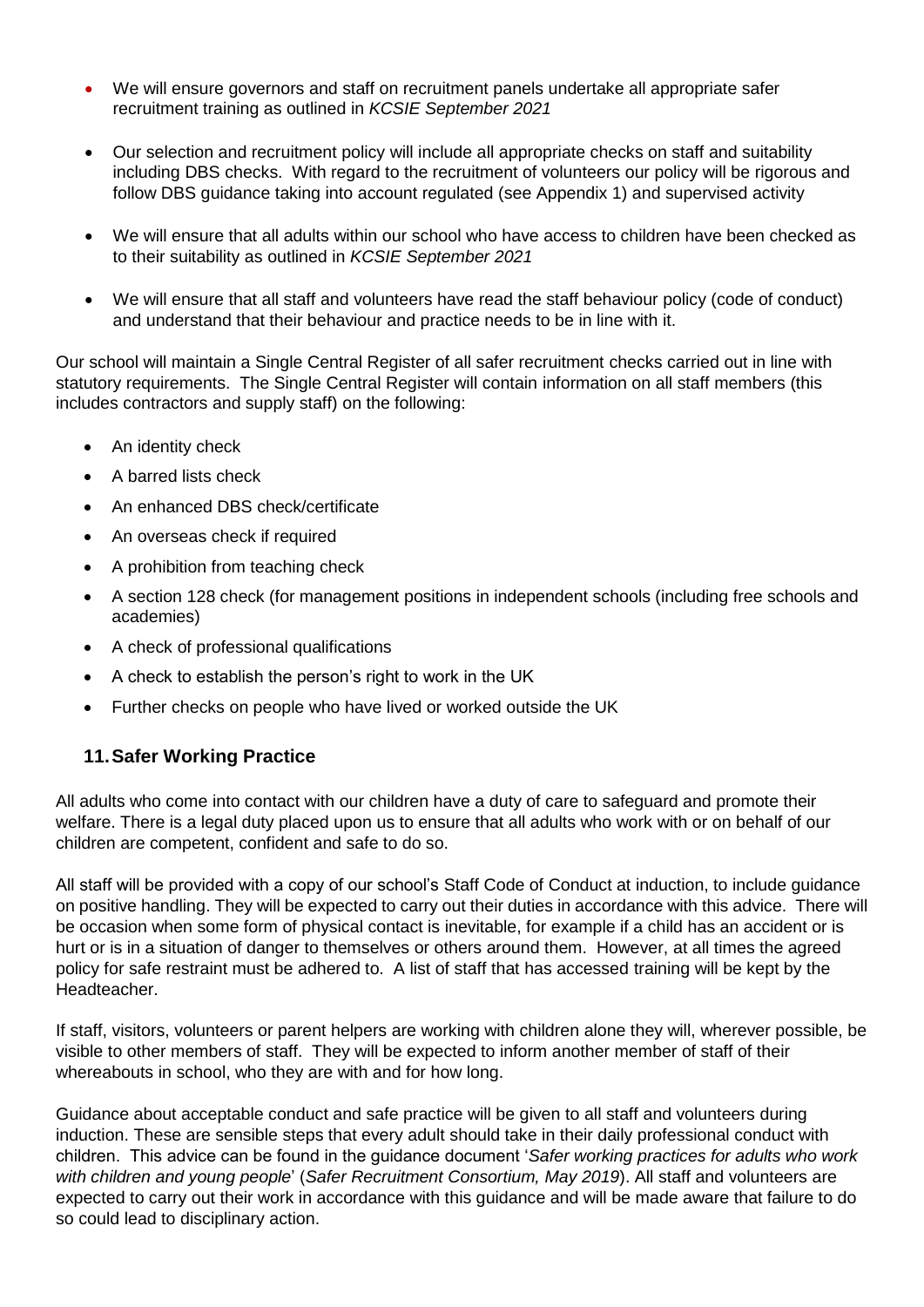#### **Visitors to school**

All visitors to school should be pre-arranged as far as possible. They will be asked to sign in to school using the paper system for fire and security purposes, and will be asked to produce photo ID and a DBS, if required.

All visitors will be required to wear an ID badge whilst on school grounds. This should be visible at all times. Visitors without identification badges should be politely challenged by school staff.

Visitors who represent organisations and/or are self-employed should have their own safeguarding and child protection policy and procedures. School can ask to see these in advance to ensure they meet our standards.

#### **12.Staff suitability**

St Joseph's Catholic Primary School must ensure that staff and volunteers providing care for pupils under the age of eight are not disqualified from doing so under the Childcare (Disqualification) Regulations 2009. A person may be disqualified if they:

- Have certain orders or other restrictions placed upon them.
- Have committed certain offences.
- Live in the same household as someone who is disqualified by virtue of one or two of the above reasons (known as disqualification by association).

A disqualified person will not be permitted to continue working at the school, unless they apply for and are granted a waiver from Ofsted. The school will provide support with this process.

#### **13.Managing Allegations against Staff (including governors, volunteers, supply teachers and agency staff)**

St Joseph's Catholic Primary School promotes an open and transparent culture in which **all** concerns about staff (including **low level concerns**) are shared with the DSL/Headteacher and are recorded and dealt with appropriately. We aim to identify and address concerning, problematic or inappropriate behaviour early in order to minimise the risk of abuse. It is our intent (through training and raising awareness) to ensure that the staff working in our school are clear about their professional boundaries and act in accordance with the ethos and values.

Our aim is to provide a safe and supportive environment which secures the well-being and very best outcomes for the children at our school. We recognise that sometimes the behaviour of adults may lead to an allegation of abuse being made. Any allegations of abuse made against staff members will be dealt with in accordance with the KCSIE 21 quidance.

It's essential that any allegation of abuse against a member of staff in school is dealt with very quickly in a fair and consistent way that provides protection for the child, whilst at the same time supports the person who is the subject of the allegation.

Any allegations against staff (including governors, volunteers, supply teachers and agency staff) that indicate that they may have:

- Behaved in a way that has harmed a child, or may have harmed a child;
- Possibly committed a criminal offence against or related to a child; or
- Behaved towards a child or children in a way that indicates he or she would pose a risk of harm to children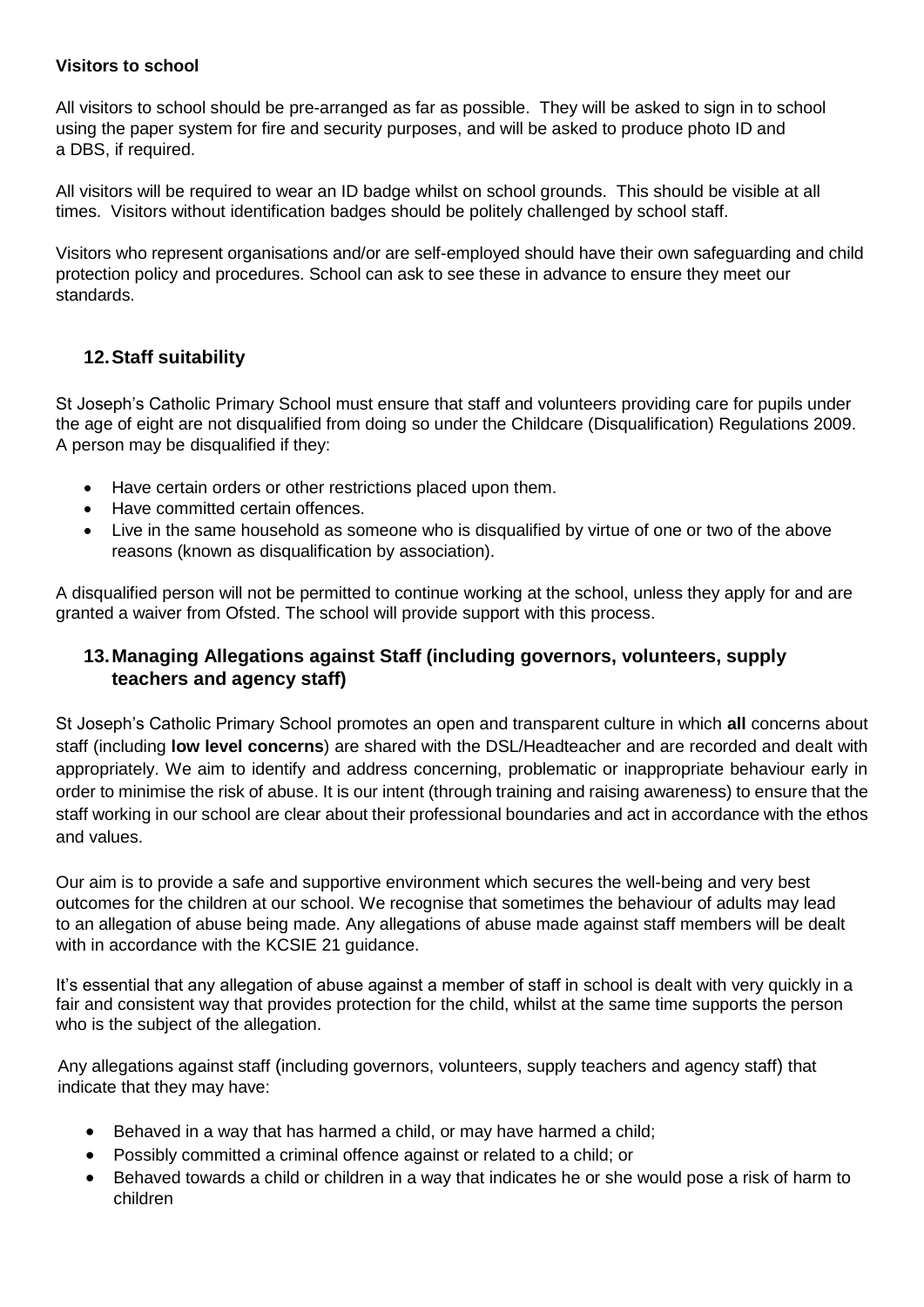Behaved or may have behaved in a way that indicates they may not be suitable to work with children (transferable risk)

will be reported immediately to the headteacher or the Deputy Safeguarding Lead if the headteacher is not present. The headteacher will inform the Local Authority Designated Officer (LADO) following the guidance in *KCSIE 2021.* 

#### The **LADO for Rotherham** can be contacted on **01709 823914.**

If the allegation concerns the headteacher, the person receiving the allegation will immediately inform the Chair of Governors who will consult as above, without notifying the headteacher first.

Any member of staff or volunteer who does not feel confident to raise their concerns with the headteacher or Chair of Governors should contact the Local Authority LADO on:

#### **Rotherham MASH on 01709 336080**

The name of any member of staff considered not suitable to work with children will be referred to the Disclosure and Barring Service (DBS) with the advice and support of Human Resources and in accordance with the DBS Referral Policy.

#### **14.Peer on Peer Abuse (child on child sexual violence/assault and sexual harassment)**

All staff will be aware any child-on-child abuse is unacceptable, that pupils are capable of abusing their peers, and will never tolerate abuse as "banter" or "part of growing up".

St Joseph's is aware that peer-on-peer abuse can be manifested in many different ways, including sexting and gender issues, such as girls being sexually touched or assaulted, and boys being subjected to hazing/initiation type of violence, which aims to cause physical, emotional or psychological harm.

All reported cases of peer on peer abuse will be dealt with seriously and immediately following this safeguarding policy.

#### **15.Communication and confidentiality**

All child protection and safeguarding concerns will be treated in the strictest of confidence in accordance with school data protection policies.

The updated Working Together to Safeguard Children (2020) guidance clarifies that the Data Protection Act 2018 and General Data Protection Regulations (GDPR) **do not** prevent the sharing of information for the purposes of keeping children safe. Fears about sharing information must not be allowed to stand in the way of the need to promote the welfare and protect the safety of children.

Consent is not required when sharing information for the safeguarding and protecting the welfare of a child. It is also stated that, while encouraged, the agreement of the child and parents is not required to share information, though it is important to explain the reasons for this.

School must be proactive with sharing information as early as possible to help identify, assess and respond to risks or concerns about the safety and welfare of a child.

Where there is an allegation or incident of sexual abuse or violence, the victim is entitled to anonymity by law; therefore, the school will consult its policy and agree what information will be disclosed to staff and others, in particular the alleged perpetrator and their parents.

Where a report of sexual violence or sexual harassment is progressing through the criminal justice system, the school will do all it can to protect the anonymity of the pupils involved in the case.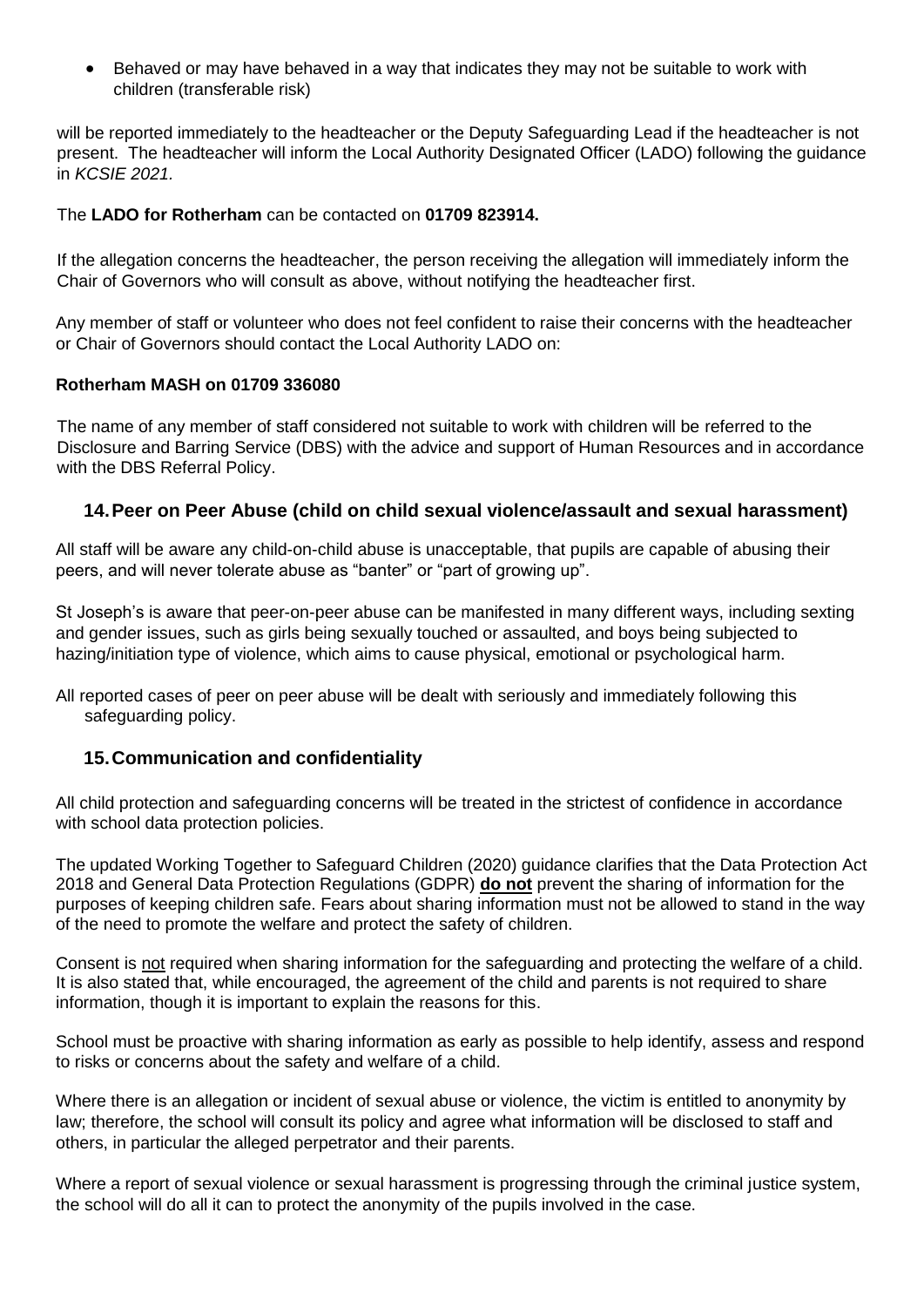Concerns will only be reported to those necessary for its progression and reports will only be shared amongst staff members and with external agencies on a need-to-know basis.

During disclosure of a concern by a pupil, staff members will not promise the pupil confidentiality and will ensure that they are aware of what information will be shared, with whom and why. Depending on the nature of a concern, the DSL will discuss the concern with the parents of the pupils involved.

Discussions with parents will not take place where they could potentially put a pupil at risk of harm. Discussion with the victim's parents will relate to the arrangements being put in place to safeguard the victim, with the aim of understanding their wishes in terms of support arrangements and the progression of the report.

Where it is in the public interest, and protects pupils from harm, information can be lawfully shared without the victim's consent, e.g. if doing so would assist the prevention, detection or prosecution of a serious crime. Before doing so, the DSL will weigh the victim's wishes against their duty to protect the victim and others.

Where confidentiality or anonymity has been breached, the school will implement the appropriate disciplinary procedures as necessary and will analyse how damage can be minimised and future breaches be prevented.

#### **16. Training and Induction**

When new staff, volunteers or regular visitors join St Joseph's Catholic Primary School they will be informed of the safeguarding arrangements in place. They will be given a copy of the school's Safeguarding and Child Protection policy along with the Staff Code of Conduct and the DSL will be identified.

Every new member of staff or volunteer will have an induction period that will include essential safeguarding information. This programme will include basic safeguarding information relating to signs and symptoms of abuse, how to manage a disclosure from a child, how to record this information and discuss issues of confidentiality. The induction will also remind staff and volunteers of their responsibility to safeguard all children at our school and the remit of the role of the Designated Safeguarding Lead. At induction, all staff will also be provided with a copy of Part One of '*Keeping Children Safe in Education*' (2021) and will be expected to read this.

In addition to the safeguarding induction, all members of staff will undertake appropriate safeguarding training on a regular basis in accordance with '*Keeping Children Safe in Education'* (2021) and advice from Rotherham LSCB. All staff members will also receive regular safeguarding and child protection updates (for example, via e-mail or at staff meetings) as required, but at least annually, to provide them with relevant skills and knowledge to safeguard children effectively.

All regular visitors and volunteers will be given a set of our safeguarding procedures when they sign in (if applicable); they will be informed of whom our DSL and safeguarding staff members are and what the recording and reporting system is.

The DSL, the deputy DSL and any other senior member of staff who may be in a position of making referrals or attending child protection conferences or core groups will attend one of the multi-agency training courses organised by Rotherham LSCB at least once every two years. They will also receive regular safeguarding updates throughout the school year in order to keep up with any developments relevant to their role.

The LGB will also undertake appropriate training to ensure they are able to carry out their duty to safeguard all of the children in the school.

We actively encourage all of our staff to keep up to date with the most recent local and national safeguarding advice and guidance. Part One of '*Keeping Children Safe in Education*' (2021) provides links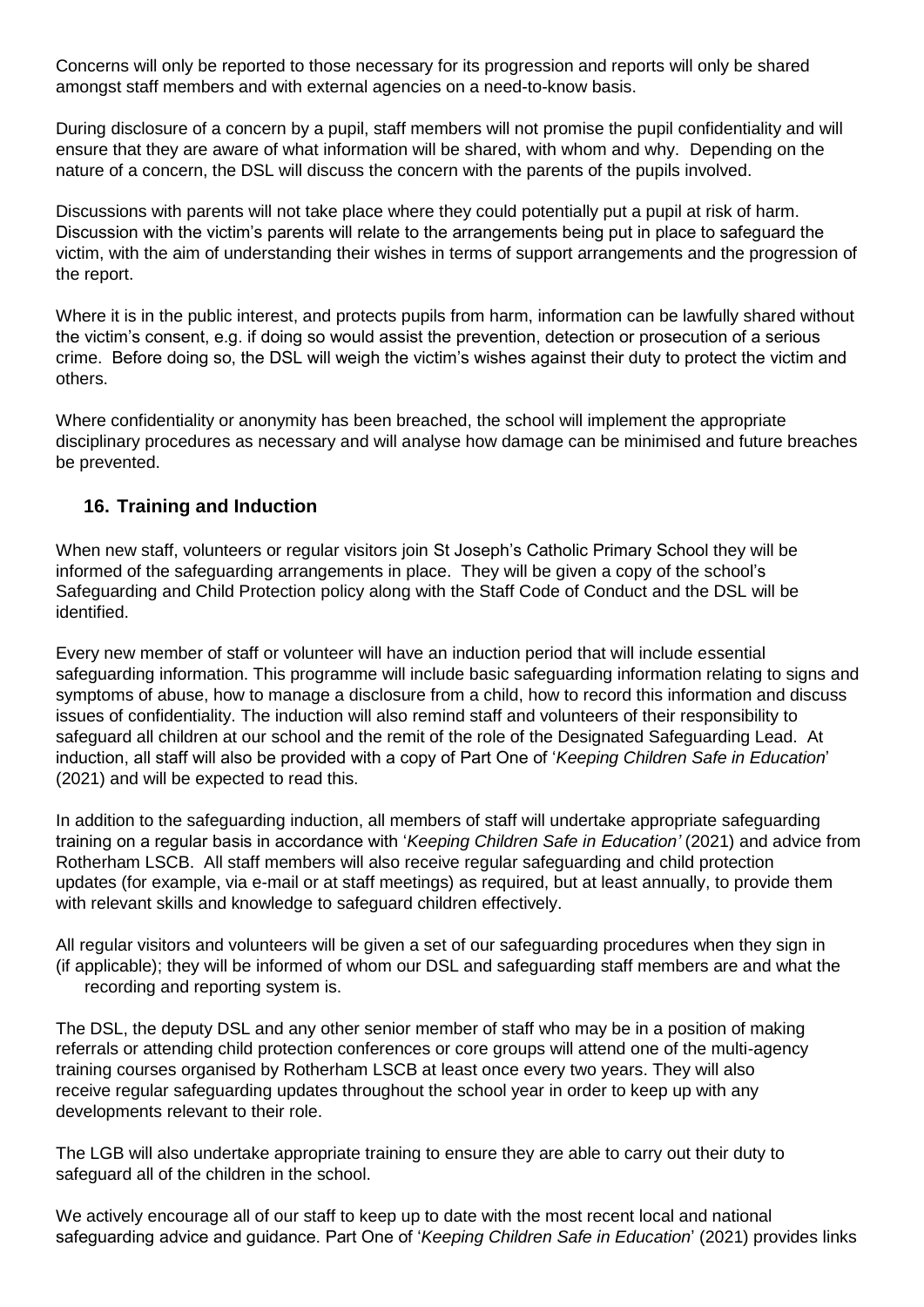to guidance on specific safeguarding issues such as Child Sexual Exploitation, Child Criminal Exploitation, Peer on Peer Abuse, Honour-based Abuse, including Female Genital Mutilation, Children Missing from Education and Preventing Radicalisation. In addition, local guidance can be accessed via Rotherham LSCB at [www.rotherham.gov.uk/safeguarding.](http://www.rotherham.gov.uk/safeguarding) The DSL will also provide regular safeguarding updates for staff.

#### **ROLES AND RESPONSIBILITIES**

#### **17.The Named Safeguarding Governor**

The Named Safeguarding Governor of St Joseph's Catholic Primary School is accountable for ensuring the effectiveness of this policy and compliance with it.

The Named Safeguarding Governor will ensure that:

- The safeguarding policy is in place and is reviewed annually, is available publicly via the school website and has been written in line with 'Keeping Children Safe in Education' (2021), Local Authority advice and the requirements of Rotherham Local Safeguarding Partnership's policies and procedures
- Staff members have due regard to relevant data protection principles which allow them to share personal information
- The school contributes to inter-agency working in line with Working Together to Safeguard Children (2018, amended 2020);
- The school has due regard to the **Prevent Duty** Guidance 2015, under Section 26 of the Counter-Terrorism and Security Act 2015, which aims to prevent children and young people from being drawn into extremism and terrorism. This may include making a referral to the **Channel** programme which provides a mechanism for schools to make referrals (via MASH) if they are concerned that an individual might be vulnerable to radicalisation.
- The school has due regard to the **mandatory** reporting duty which came into force in October 2015, of the **Female Genital Mutilation** Act 2003 which places a **statutory duty** on all teaching and support staff (along with social workers and healthcare professionals) to report to the police where they discover that FGM appears to have been carried out on a girl under 18 years.
- All staff receive a safeguarding induction and are provided with a copy of this policy, Part One of '*Keeping Children Safe in Education'* (2021) and the staff code of conduct.
- All staff undertake appropriate safeguarding and child protection training that is updated regularly; in addition, all staff members will receive safeguarding and child protection updates (for example, via e-mail, e-bulletins and staff meetings), as required, but at least annually, to provide them with relevant skills and knowledge to safeguard children effectively.
- Procedures are in place for dealing with allegations against members of staff and volunteers in line with statutory guidance;
- Safer recruitment practices are followed in accordance with the requirements of *'Keeping Children Safe in Education'* (2021) and also Rotherham's Child Protection Procedures.
- They remedy without delay any weakness in regard to our safeguarding arrangements that are brought to their attention.

#### **18.The Headteacher**

The Headteacher is responsible for:

Identifying a member of the senior leadership team to be the Designated Safeguarding Lead (DSL)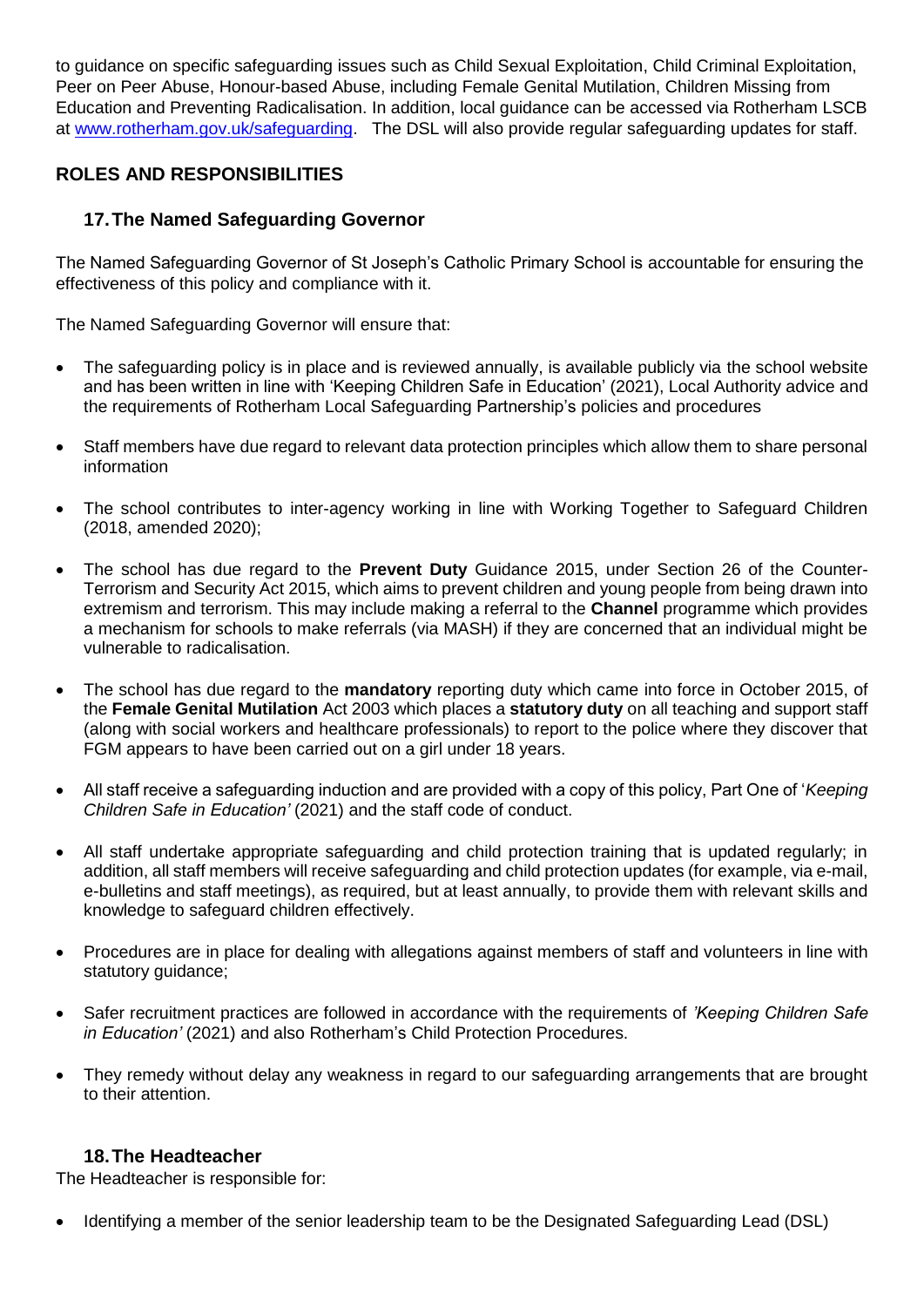- Identifying an alternate member of staff to act as the Designated Safeguarding Lead (DSL) in his/her absence to ensure there is always cover for the role
- Ensuring that the policies and procedures adopted by the LGB, particularly concerning referrals of cases of suspected abuse and neglect, are followed by all staff
- Ensuring that all staff and volunteers feel able to raise concerns about poor or unsafe practice and such concerns are addressed sensitively in accordance with agreed whistle-blowing procedures
- Ensuring that all staff members use CPOMs accurately and effectively, and in a timely manner.
- Liaising with the LADO in the event of an allegation of abuse being made against a member of staff.
- Ensuring that all new staff, upon induction, are provided with the Safeguarding Policy, Staff Code of Conduct, part one of the 'Keeping Children Safe in Education' (2021) guidance, and the identity of the DSL and any deputies.

#### **19.The Designated Safeguarding Lead**

The Designated Safeguarding Lead (DSL) will carry out their role in accordance with the responsibilities outlined in Annex B of *'Keeping Children Safe in Education'* (2021)*.* The DSL will provide advice and support to other staff on child welfare and child protection matters. At least one other person in school is designated as the Deputy Safeguarding Lead, they will be responsible for the role if the DSL is absent.

The DSL will act as the main point of contact with local safeguarding partners and keep up to date with local safeguarding arrangements.

The DSL will take lead responsibility for promoting the educational outcomes of vulnerable children. They need to ensure that:

- Information is shared about welfare, safeguarding and child protection issues with teachers and leaders
- There is a particular focus on children with social workers
- Staff know who these vulnerable children are
- They understand these children's academic progress & attainment
- They maintain a culture of high aspirations for vulnerable children
- They support teaching staff to identify challenges these children may face and the academic support and adjustments that could be made
- Liaise with the pastoral manager in school and, where available, the Mental Health Support Team when safeguarding concerns are linked to mental health

The DSL will undertake safeguarding training as recommended by Rotherham Safeguarding Children Partners and update this training every two years. Additionally, the DSL will receive regular updates to safeguarding training via forums, e-bulletins, e-learning, etc.

The DSL will undertake Prevent awareness and Channel training as a minimum, and ensure that staff receive Prevent training at induction.

Through appropriate training, knowledge and experience the DSL will liaise with Children's Services and other agencies where necessary, and make referrals of suspected abuse to Children's Services, take part in strategy discussions and other interagency meetings and contribute to the assessment of children, including Early Help assessments.

The DSL will maintain accurate electronic or written records and child protection files ensuring that they are kept confidential and stored securely.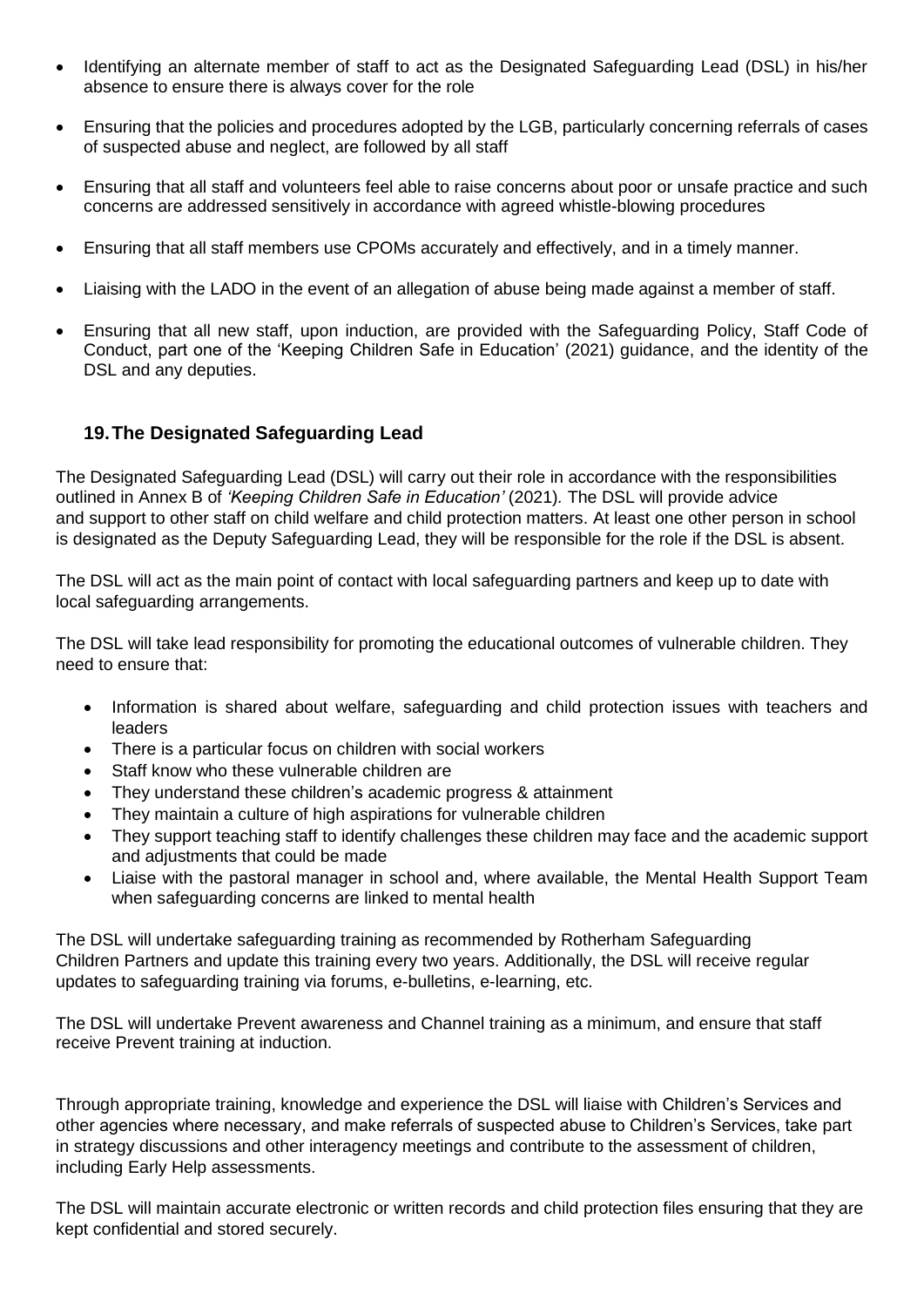The DSL is responsible for ensuring that all staff members and volunteers are aware of this policy and the procedure they need to follow. They will ensure that all staff, volunteers and regular visitors have received appropriate child protection information during induction and have been trained to the appropriate level recommended by the RSCB.

#### **20. Implementing Procedures for Reporting Abuse**

The headteacher/DSL will also ensure:

- There are members of staff who will act in the Designated Safeguarding Lead's absence who have also received multi-agency training, and who will be familiar with the roles and responsibilities and know the procedures to follow
- The school has a nominated governor responsible for safeguarding who has been appropriately trained
- All staff, volunteers and governors understand their responsibilities in being alert to the signs of abuse and neglect so that they are able to identify cases of children who may be in need of help or protection and the importance of reporting their concerns expeditiously.
- All staff, volunteers and governors maintain an attitude of 'it could happen here' and when concerned about the welfare of a child always act in the best interest of the child.
- All staff are aware of the requirement to notify children's social care (MASH) immediately if there is an unexplained absence of any pupil who is subject to a Child Protection Plan (or an absence which has been explained by a parent or carer but the school is concerned)
- There are effective links with relevant agencies and co-operate as required with their enquiries regarding child protection matters including attendance at inter agency meetings, strategy meetings and case conferences
- Clear electronic records of concerns about children are kept on CPOMs, even where there is no need to refer the matter immediately
- School provides a systematic means of monitoring children known or thought to be at risk of harm, and ensure we contribute to assessments of need and support plans for those children
- All records are kept securely, separate from the main pupil file, and in locked locations if on paper
- Ensure all staff understand what the responsibility to safeguard children requires and share any concerns that they may have about children. This may include contacting Social Care (MASH team at Rotherham) or the Local Authority Designated Officer (LADO) who will provide consultation and advice for anyone working with children
- That parents have an understanding of the responsibility placed on the school and staff for safeguarding and child protection by making the policy available to them on the school website and sharing safeguarding procedures
- All members of staff have an awareness of the main types of abuse including Neglect, and including specific safeguarding issues such as Child Sexual and Child Criminal Exploitation, Radicalisation/Prevent, Peer on Peer abuse and Honour-based Abuse, including FGM, and the indicators including mental health concerns.
- All members of staff are provided with safeguarding training about their responsibilities relating to safeguarding children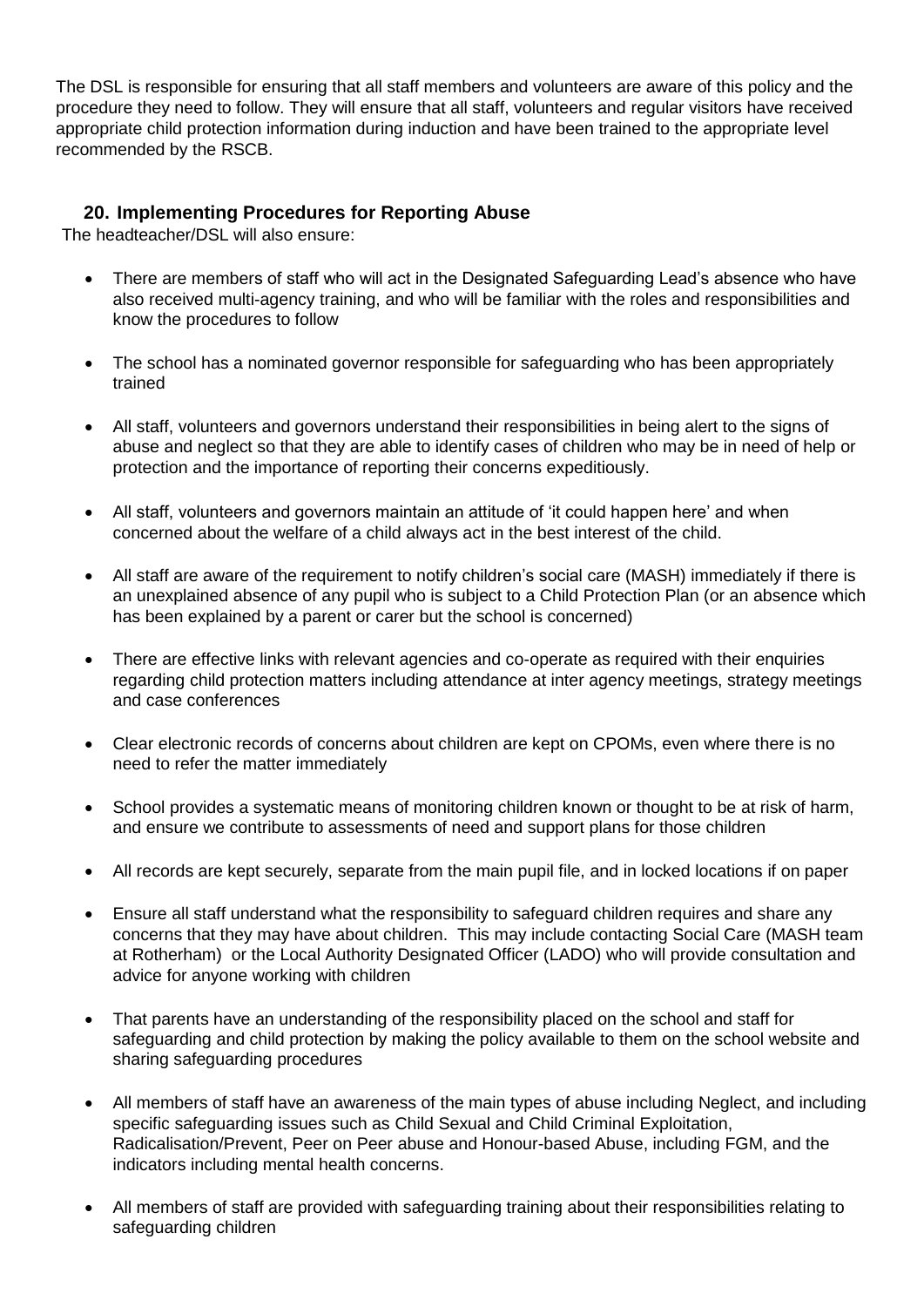- All members of staff are aware of their responsibilities under the Prevent Duty and the mandatory reporting duty in relation to Female Genital Mutilation
- All staff members are aware of the systems within the school which support safeguarding this should include the safeguarding policy, staff behaviour policy *(see Guidance for Safer Working Practice*) and identify the Designated Safeguarding Lead and should be part of staff induction
- All staff members should read at least part 1 of *KCSIE* 2021 and this should be part of staff induction and annual training
- All staff recognise that all matters relating to child protection are confidential and the headteacher/DSL will disclose personal information about a pupil to other members of staff on a need to know basis only
- All staff must be aware that they have a professional responsibility to share information to other agencies in order to safeguard children and that they cannot promise a child to keep secrets which might compromise the child's safety or well-being, or that of another child.

#### **21.Supporting Pupils who have been Abused**

St Joseph's Catholic Primary School will ensure that they:

- Recognise a child who is abused, who witnesses violence or abuse, who lives in a violent or abusive environment may feel helpless and humiliated, may blame him/herself, and find it difficult to develop and maintain a sense of self-worth *(Working Together 2018, updated 2020)*
- Recognise that we may provide the only stability in the lives of children who have been abused or who are at risk of harm
- Closely monitor and support children and any concerns are recorded and reported to Social Care
- Attend case conferences, core group meetings and other liaison meetings as necessary
- Implement a Personal Education Plan (PEP) for all Looked After Children and a Learning Support Plan or Individual Education Plan (IEP) for other children where there is a need for specific support in school.

#### **22.Establish a Safe Environment**

St Joseph's Catholic Primary School will:

- Support the child's development in ways that will foster security, confidence and resilience in every aspect of school life including through the school curriculum
- Provide an environment in which children and young people feel safe, secure, valued and respected, feel confident and know how to approach adults if they are in difficulties
- Ensure that children and young people are educated about the expectations they should have relating to the behaviour of adults who work with them
- Develop effective working relationships with all other agencies involved in safeguarding children such as Social Care, the Police, Child and Adolescent Mental Health Services, specialist domestic abuse support service and domestic abuse Multi Agency Risk Assessment Conferences (MARAC)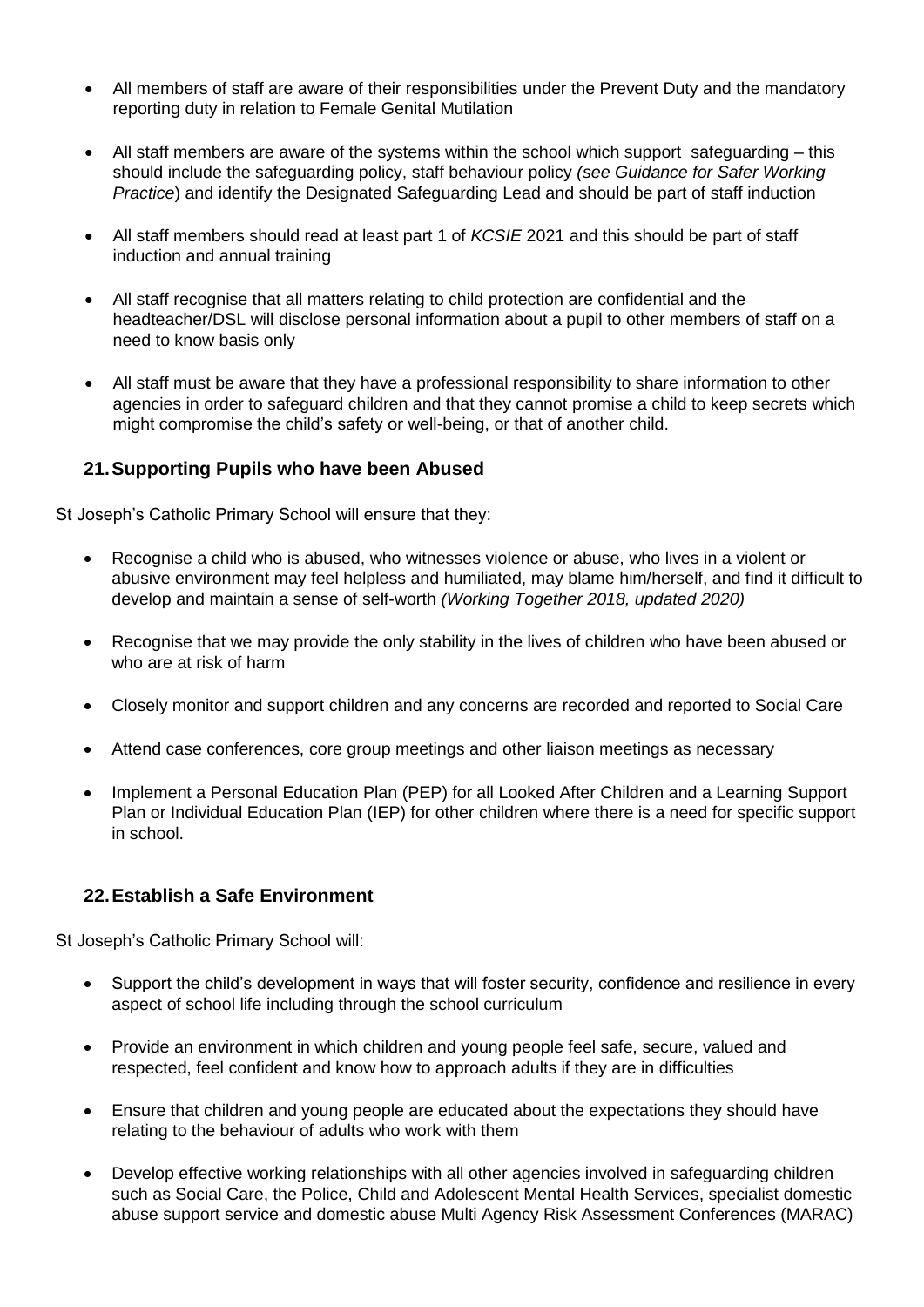- Ensure that we have a named Designated Teacher for Looked After Children and provide the best opportunities and support for children to achieve the best outcomes and participate in school life
- Contribute to the wider safeguarding agenda by working with the local community and following government guidance to help our children live in a safe environment
- Recognise that staff working in school who have become involved with a child who has suffered harm, or appears to be likely to suffer harm, may find the situation stressful and upsetting and will support such staff by providing an opportunity to talk through their anxieties with the Designated Safeguarding Lead and to seek further support
- Ensure that other policies and publications which contribute towards safeguarding children and young people are acted upon, reviewed and updated regularly and appropriate advice sought from relevant staff within the Local Authority in relation to them.

#### **23.When to call the police**

When to call the police addresses criminal activity, not safeguarding issues. Safeguarding issues are addressed using the referral process and procedures.

Contact with police should ideally be made by a single point of contact from the school. This may be the Headteacher or the DSL to ensure all the relevant information is shared and improve consistency of referrals.

When an incident occurs in which a crime has or may have been committed, the school needs to consider whether to involve the police. Many incidents can be dealt with and resolved internally. The school behaviour policy and codes of conduct will give further guidance on how to deal with and record such incidents.

When the decision is made to report an incident to the police for investigation, due to the seriousness of the incident or for other aggravating circumstances, school should cease their own investigation, having asked only enough questions to establish the basic facts of the incident.

#### **24.Monitoring and review**

This policy is reviewed annually by the **governing body.**

Any changes made to this policy by the above will be communicated to all members of staff. The policy is available for public view on the school website.

All members of staff are required to familiarise themselves with all processes and procedures outlined in this policy as part of their induction programme.

The next scheduled review date for this policy is **September 2022.**

#### **APPENDIX 1**

#### **Regulated activity**

The full legal definition of regulated activity is set out in Schedule 4 of the Safeguarding Vulnerable Groups Act 2006 as amended by the Protection of Freedoms Act 2012.

Regulated activity includes: